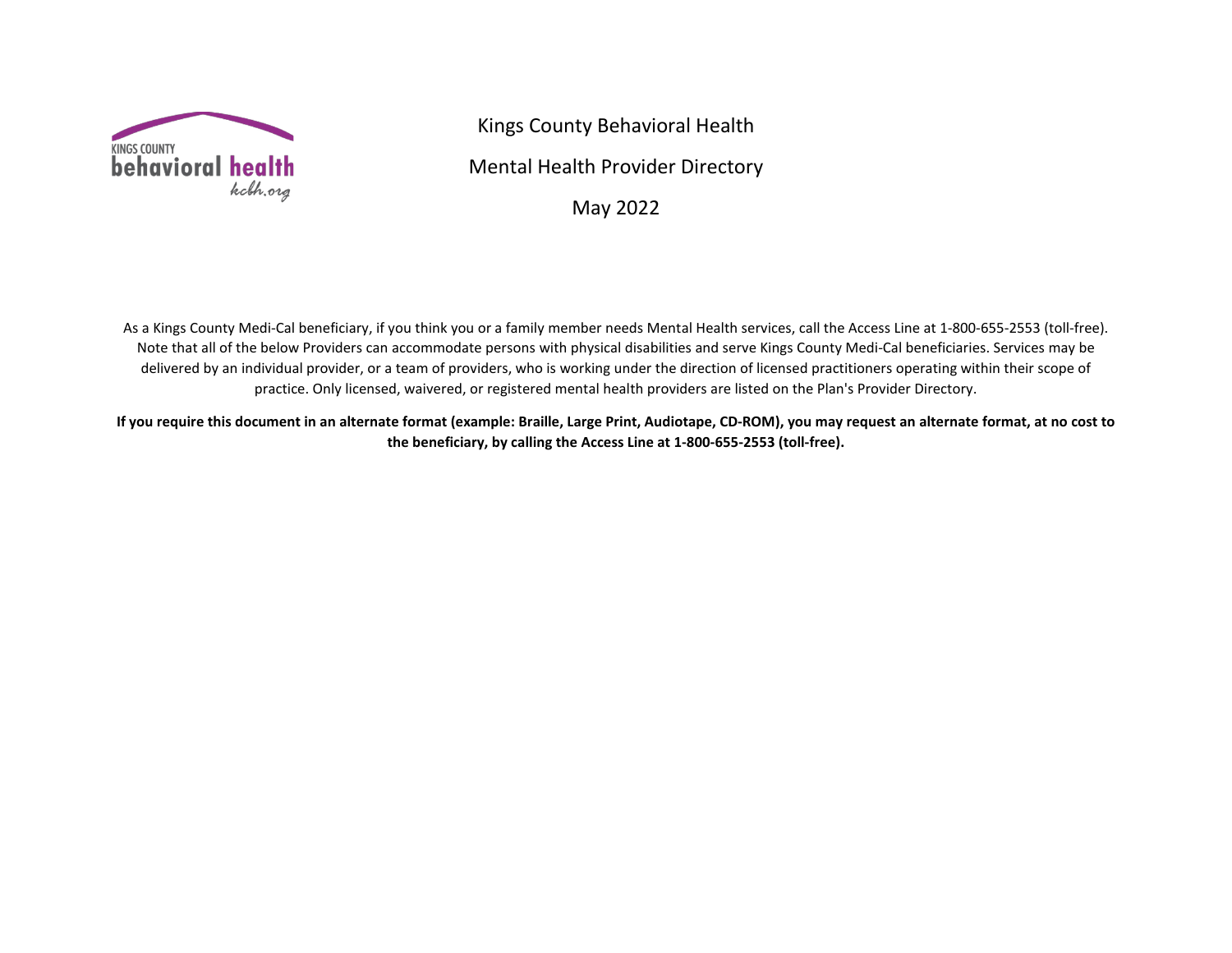| <b>Provider Site</b>                   | <b>Service Type</b>       | <b>Populations</b> | <b>Cultural Capacity</b>   | <b>Non-English</b> | <b>Hours of</b>   | <b>Disability</b> |
|----------------------------------------|---------------------------|--------------------|----------------------------|--------------------|-------------------|-------------------|
|                                        |                           | <b>Served</b>      |                            | Language(s)        | <b>Operations</b> | <b>Access</b>     |
| Kings County Behavioral                | <b>Mental Health</b>      | Adults             | <b>Multicultural Staff</b> | Spanish            | Mon-Fri           | Yes               |
| Health                                 | Case Management           | Children           |                            |                    | 8 a.m.to          |                   |
| 460 Kings County Dr. Suite             | Crisis Intervention       |                    |                            |                    | 5 p.m.            |                   |
| 101Hanford, California                 | <b>Medication Support</b> |                    |                            |                    |                   |                   |
| 93230                                  | Intensive Care            |                    |                            |                    |                   |                   |
| https://www.kcbh.org                   | Coordination              |                    |                            |                    |                   |                   |
| $(559-852-2444)$                       | Intensive Home Based      |                    |                            |                    |                   |                   |
|                                        | <b>Services</b>           |                    |                            |                    |                   |                   |
| Is provider accepting new clients: Yes |                           |                    |                            |                    |                   |                   |

| Provider          | Licensure                      | <b>License Number</b> | <b>National Provider</b><br>Identification<br><b>Number</b> | <b>Completed</b><br><b>Cultural</b><br><b>Competency</b> | Language<br>Capacity                         | <b>Specialty</b>                                                                          |
|-------------------|--------------------------------|-----------------------|-------------------------------------------------------------|----------------------------------------------------------|----------------------------------------------|-------------------------------------------------------------------------------------------|
| Bryan, Matthew    | Psychiatrist                   | 20A15742              | 1902251143                                                  | No.                                                      | English                                      | General<br>Psychiatry,<br>Child and<br>Adolescent<br>Psychiatry,<br>Addiction<br>Medicine |
| Lacle, Nanthanael | <b>Psychological Assistant</b> | PSB94025109           | 1326466533                                                  | Yes                                                      | English,<br>Spanish,<br>Dutch,<br>Papiamentu |                                                                                           |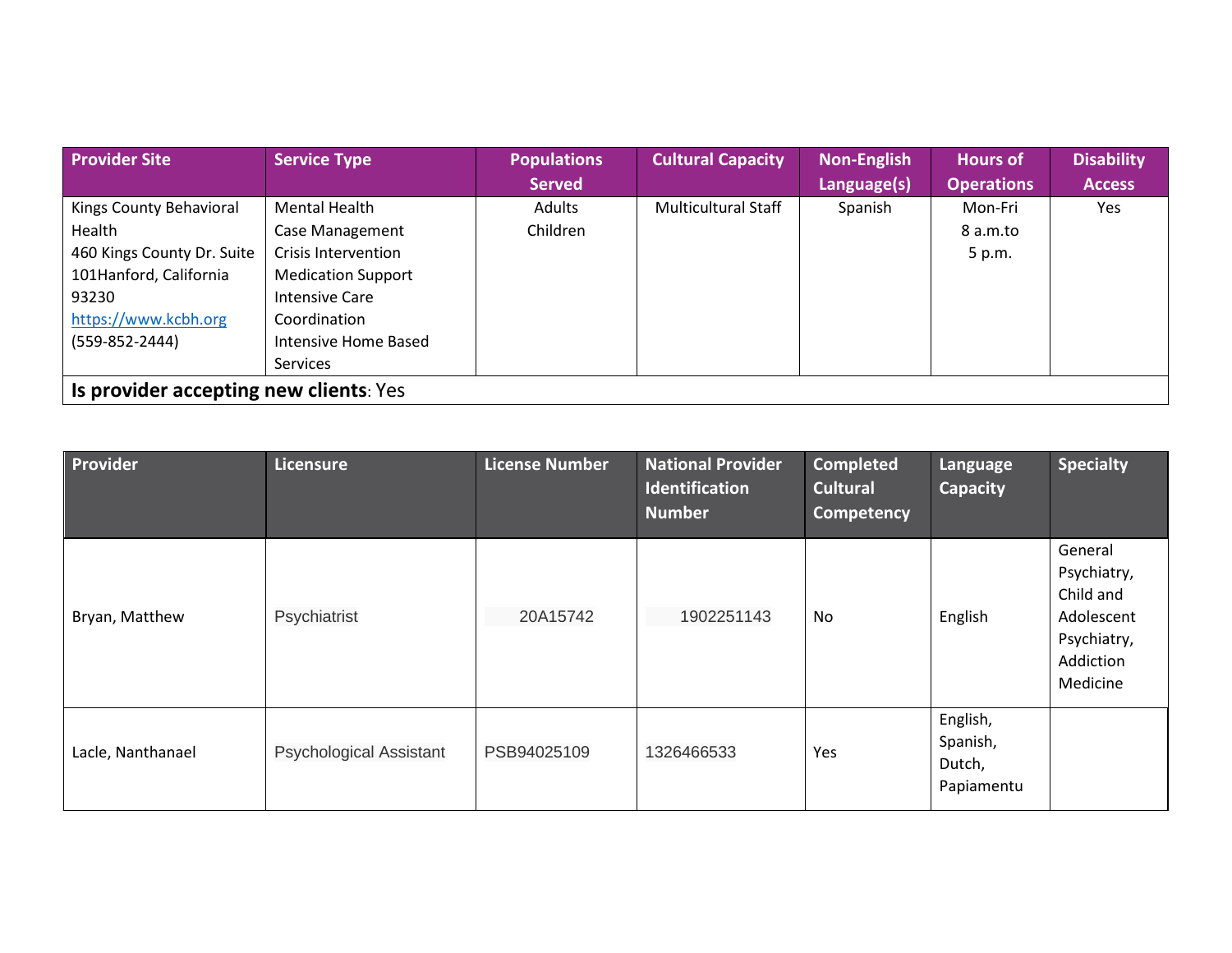| Lewis, Lisa       | <b>Psychologist Clinical</b>              | <b>PSY 28500</b> | 1558589655 | Yes | English |  |
|-------------------|-------------------------------------------|------------------|------------|-----|---------|--|
| Pendergrass, Sara | <b>Licensed Psychiatric</b><br>Technician | PT32497          | 1679238802 | No  | English |  |
| Whisenhunt, Arieh | Psychiatrist                              | A49791           | 1740373414 | Yes | English |  |
|                   |                                           |                  |            |     |         |  |

| <b>Provider Site</b>                   | <b>Service Type</b>       | <b>Populations</b> | <b>Cultural Capacity</b>   | <b>Non-English</b> | <b>Hours of</b>   | <b>Disability</b> |
|----------------------------------------|---------------------------|--------------------|----------------------------|--------------------|-------------------|-------------------|
|                                        |                           | <b>Served</b>      |                            | Language(s)        | <b>Operations</b> | <b>Access</b>     |
| Kings County ACT                       | Mental Health             | Adults             | <b>Multicultural Staff</b> | Spanish            | Mon-Fri           | Yes               |
| 530 Kings County Dr. Ste.              | Case Management           |                    |                            |                    | 8 a.m.to          |                   |
| 102 Hanford, California                | Crisis Intervention       |                    |                            |                    | 5 p.m.            |                   |
| 93230                                  | <b>Medication Support</b> |                    |                            |                    | Sat-Sun           |                   |
| https://www.mhsinc.org                 | <b>Intensive Care</b>     |                    |                            |                    | $8 - 4:30$        |                   |
| $(559-415-6737)$                       | Coordination              |                    |                            |                    |                   |                   |
|                                        | Intensive Home            |                    |                            |                    |                   |                   |
|                                        | <b>Based Services</b>     |                    |                            |                    |                   |                   |
| Is provider accepting new clients: Yes |                           |                    |                            |                    |                   |                   |

| Provider      | Licensure                                 | <b>License Number</b> | National Provider<br>Identification<br><b>Number</b> | <b>Completed</b><br><b>Cultural</b><br>Competency | Language<br><b>Capacity</b> | <b>Specialty</b> |
|---------------|-------------------------------------------|-----------------------|------------------------------------------------------|---------------------------------------------------|-----------------------------|------------------|
| Fazil, Rohina | Licensed Clinical<br>Social Worker        | <b>LCSW 29287</b>     | 1881733053                                           | Yes                                               | English                     |                  |
| Muro, Gina    | Licensed Marriage<br>and Family Therapist | LMFT 106205           | 1194113167                                           | Yes                                               | English                     |                  |
|               |                                           |                       |                                                      |                                                   |                             |                  |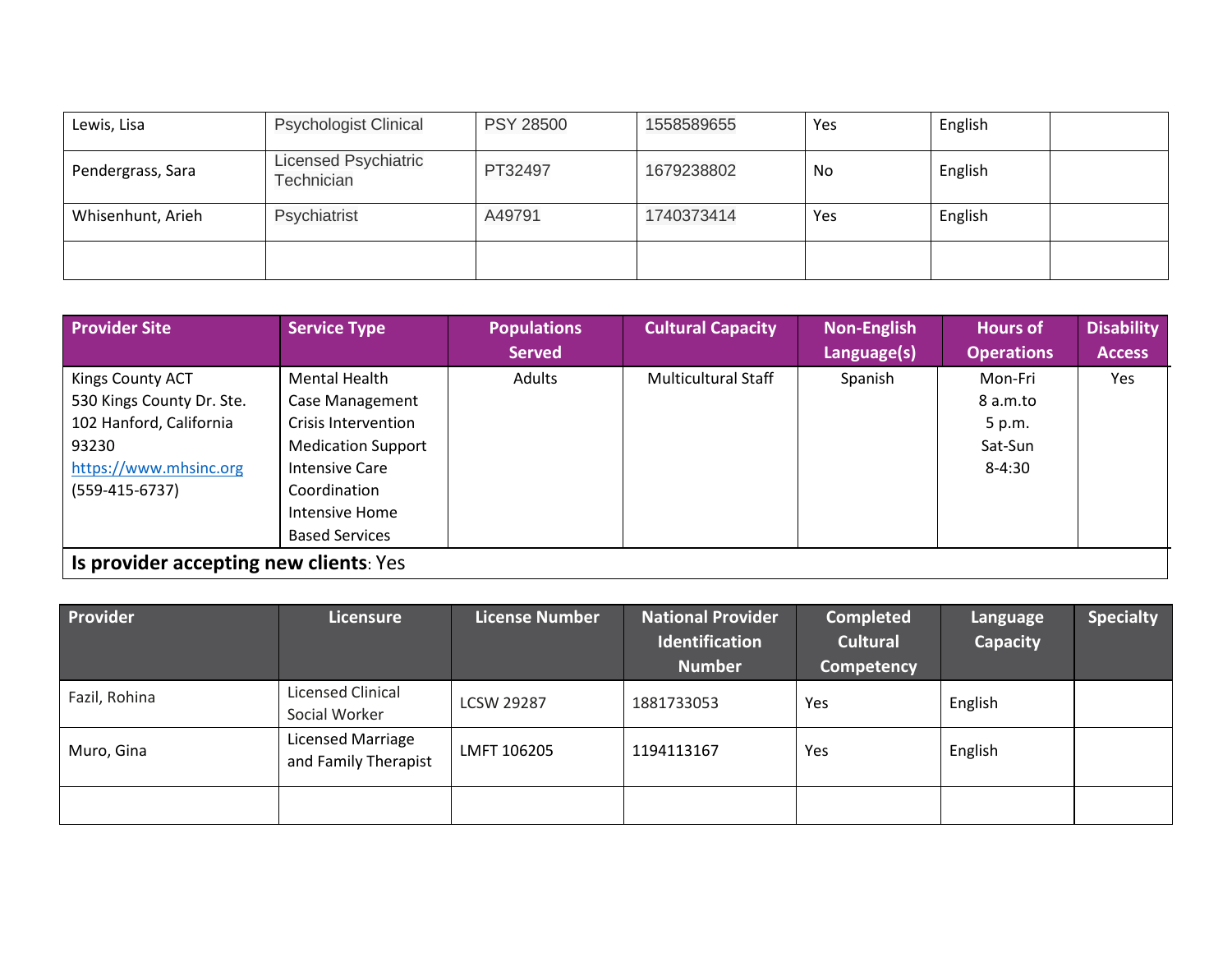| <b>Provider Site</b>      | <b>Service Type</b>                    | <b>Populations</b> | <b>Cultural Capacity</b>   | <b>Non-English</b> | <b>Hours of</b>   | <b>Disability</b> |  |  |  |  |
|---------------------------|----------------------------------------|--------------------|----------------------------|--------------------|-------------------|-------------------|--|--|--|--|
|                           |                                        | <b>Served</b>      |                            | Language(s)        | <b>Operations</b> | <b>Access</b>     |  |  |  |  |
| Aspiranet                 | Mental Health                          | Children           | <b>Multicultural Staff</b> | Spanish            | Mon-Fri           | No                |  |  |  |  |
| 530 Kings County Dr       | Case Management                        |                    |                            |                    | 8 a.m. to         |                   |  |  |  |  |
| Ste 104/106               | Crisis Intervention                    |                    |                            |                    | 5 p.m.            |                   |  |  |  |  |
| Hanford, California 93230 | Intensive Care                         |                    |                            |                    |                   |                   |  |  |  |  |
| https://www.aspiranet.org | Coordination                           |                    |                            |                    |                   |                   |  |  |  |  |
| $(559 - 754 - 3128)$      | Intensive Home                         |                    |                            |                    |                   |                   |  |  |  |  |
|                           | <b>Based Services</b>                  |                    |                            |                    |                   |                   |  |  |  |  |
|                           | Is provider accepting new clients: Yes |                    |                            |                    |                   |                   |  |  |  |  |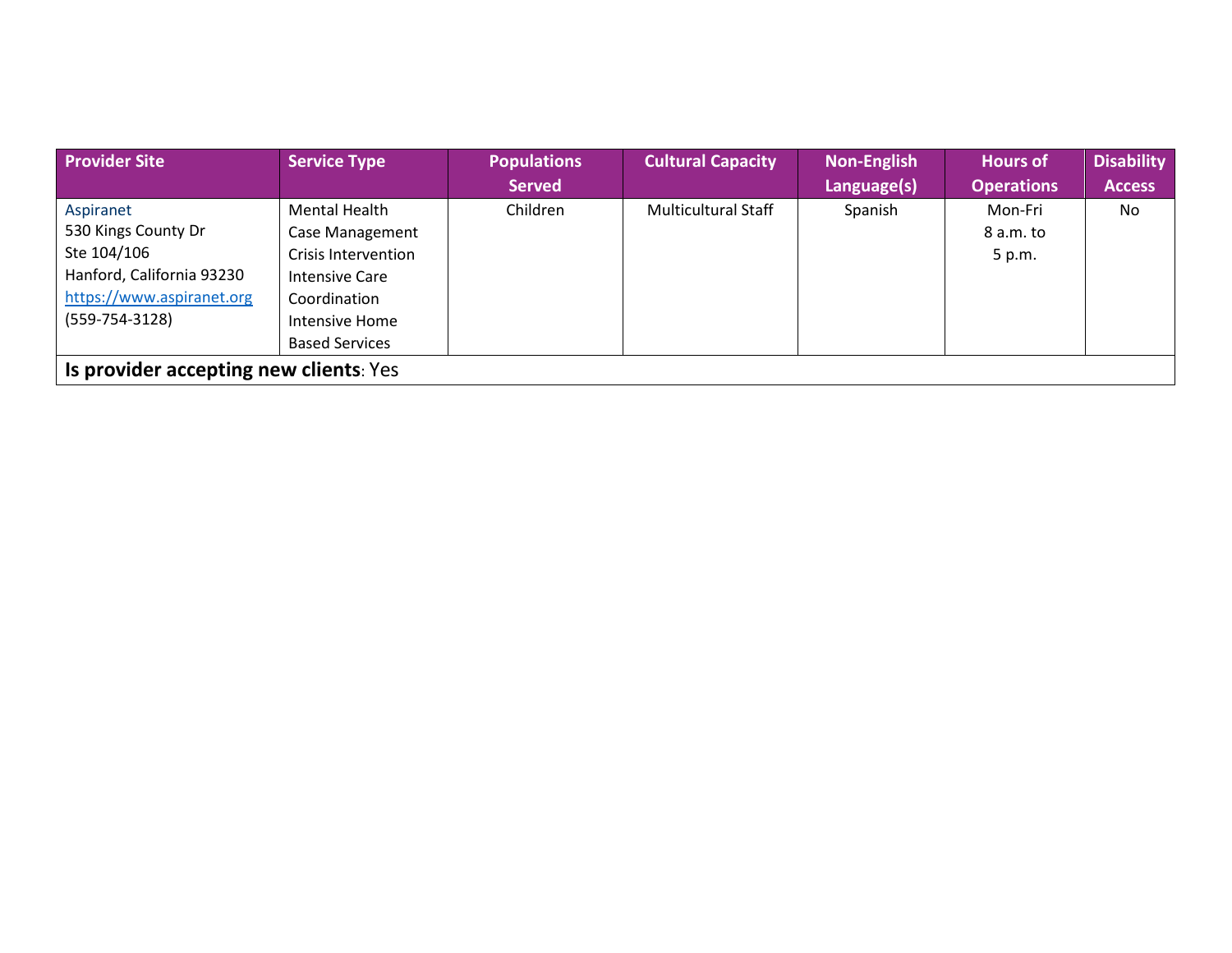| Provider           | Licensure                     | <b>License Number</b> | <b>National Provider</b><br><b>Identification</b> | <b>Completed</b><br><b>Cultural</b> | Language<br><b>Capacity</b> | Specialty |
|--------------------|-------------------------------|-----------------------|---------------------------------------------------|-------------------------------------|-----------------------------|-----------|
|                    |                               |                       | <b>Number</b>                                     | <b>Competency</b>                   |                             |           |
| Dixon, Mackenna    | <b>Associate Clinical</b>     | 10638                 | 1972259166                                        | Yes                                 |                             |           |
|                    | Social Worker                 |                       |                                                   |                                     | English                     |           |
| Dowding, Ashton    | Associate Clinical            | 105335                | 1982162517                                        | Yes                                 | English                     |           |
|                    | Social Worker                 |                       |                                                   |                                     |                             |           |
| Gracian, Anthony   | Associate                     | 84573                 | 1013576081                                        | Yes                                 | English/Spanish             |           |
|                    | <b>Clinical Social Worker</b> |                       |                                                   |                                     |                             |           |
|                    | Licensed                      |                       |                                                   |                                     |                             |           |
| Henson, Melissa    | Marriage and Family           | 117889                | 1558649707                                        | Yes                                 | English                     |           |
|                    | Therapist                     |                       |                                                   |                                     |                             |           |
| Madrigal, Jennifer | Associate                     | 103275                | 1316510225                                        | Yes                                 | English/Spanish             |           |
|                    | <b>Clinical Social Worker</b> |                       |                                                   |                                     |                             |           |
| O'Brien, Herschel  | Associate Professional        | 5516                  | 1972976504                                        | Yes                                 | English                     |           |
|                    | <b>Clinical Counselor</b>     |                       |                                                   |                                     |                             |           |
|                    | Associate                     |                       |                                                   |                                     |                             |           |
| Rivas, Christee    | Marriage and Family           | 83730                 | 1205265329                                        | Yes                                 | English                     |           |
|                    | Therapist                     |                       |                                                   |                                     |                             |           |

| <b>Provider Site</b>                   | <b>Service Type</b>    | <b>Populations</b> | <b>Cultural Capacity</b>   | <b>Non-English</b> | <b>Hours of</b>   | <b>Disability Access</b> |
|----------------------------------------|------------------------|--------------------|----------------------------|--------------------|-------------------|--------------------------|
|                                        |                        | <b>Served</b>      |                            | Language(s)        | <b>Operations</b> |                          |
| JDT Consultants, Inc.                  | Mental Health          | Children           | <b>Multicultural Staff</b> | Hmong,             | Mon-Fri           | Yes                      |
| 4205 West Figarden                     | <b>Case Management</b> |                    |                            | Cambodian          | 8 a.m. to         |                          |
| Drive                                  | Crisis Intervention    |                    |                            |                    | 5 p.m.            |                          |
| Fresno, California                     | Intensive Care         |                    |                            |                    |                   |                          |
| 93722                                  | Coordination           |                    |                            |                    |                   |                          |
| http://www.jdtconsult                  |                        |                    |                            |                    |                   |                          |
| ant.com/                               |                        |                    |                            |                    |                   |                          |
| $(559-221-1680)$                       |                        |                    |                            |                    |                   |                          |
| Is provider accepting new clients: Yes |                        |                    |                            |                    |                   |                          |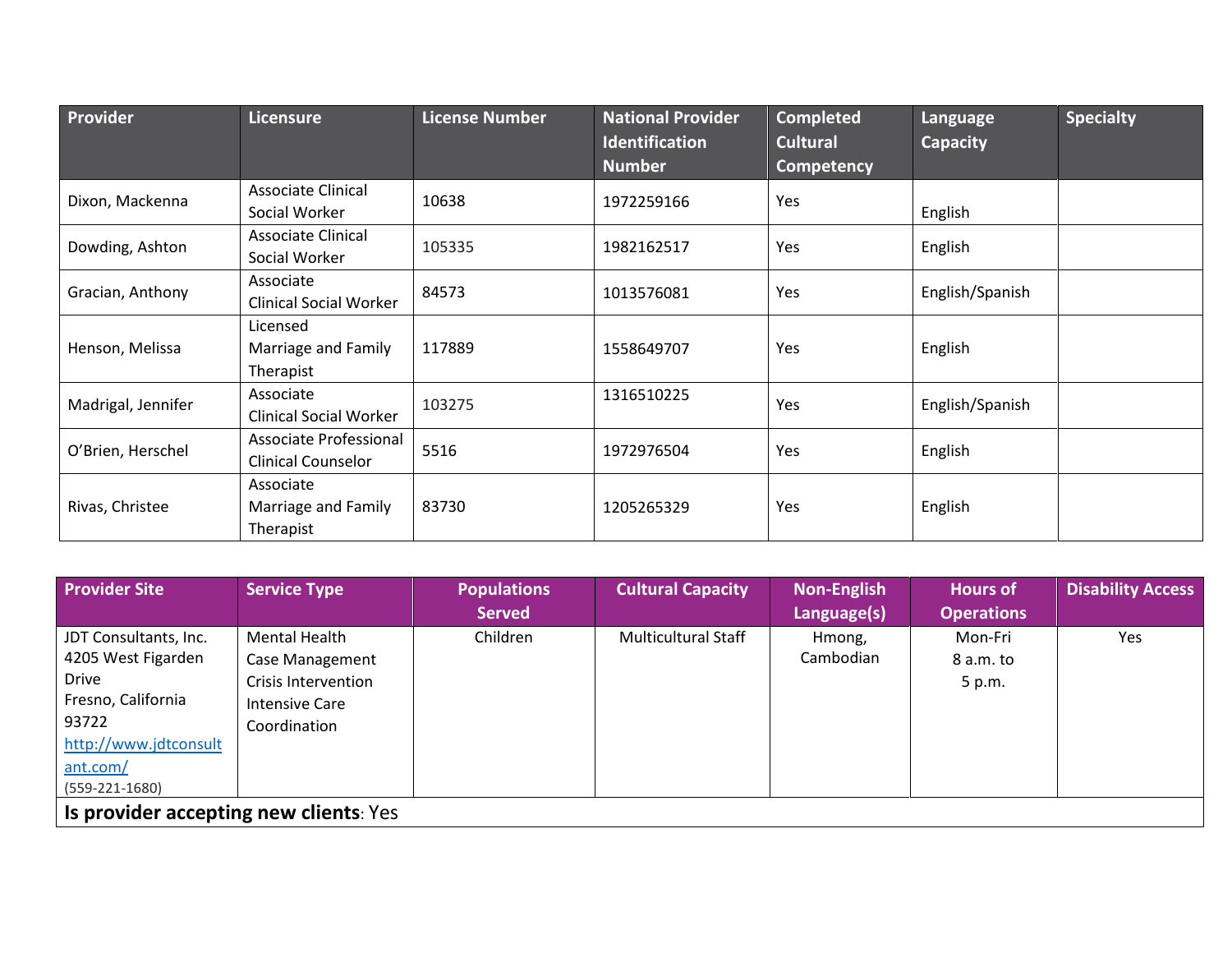| Provider            | <b>Licensure</b>                                  | <b>License Number</b> | <b>National Provider</b><br>Identification<br><b>Number</b> | <b>Completed</b><br><b>Cultural</b><br><b>Competency</b> | Language<br>Capacity | <b>Specialty</b> |
|---------------------|---------------------------------------------------|-----------------------|-------------------------------------------------------------|----------------------------------------------------------|----------------------|------------------|
| Amancio, Isabel     | <b>Licensed Marriage</b><br>and Family Therapist  | MFC-39580             | 1194868695                                                  | Yes                                                      | English. Spanish     |                  |
| Bachicha, Christina | <b>Licensed Clinical</b><br>Social Worker         | LCSW-74446            | 1356463947                                                  | Yes                                                      | English              |                  |
| Bazan, Marlene      | Licensed Marriage<br>and Family Therapist         | LMFT-107388           | 1710137955                                                  | Yes                                                      | English              |                  |
| Cardenas, Jaime     | <b>Associate Marriage</b><br>and Family Therapist | AMFT-91440            | 1720585102                                                  | Yes                                                      | English, Spanish     |                  |
| Damo, Ashley        | Associate Marriage<br>and Family Therapist        | AMFT-84854            | 1346676756                                                  | Yes                                                      | English              |                  |
| Del Cid, Rosa       | Licensed Clinical<br>Social Worker                | LCSW-21203            | 1285969360                                                  | Yes                                                      | English. Spanish     |                  |
| Lara, MaryCruz      | <b>Associate Clinical</b><br>Social Worker        | ASW-76530             | 1215154414                                                  | Yes                                                      | English, Spanish     |                  |
| Rodriguez, Felix    | <b>Licensed Marriage</b><br>and Family Therapist  | LMFT-106370           | 1518097898                                                  | Yes                                                      | English, Spanish     |                  |
| Rodriguez, Nydia    | <b>MSW</b>                                        |                       | 1851421168                                                  | Yes                                                      | English, Spanish     |                  |
| Shamshoian, Mary    | <b>Licensed Marriage</b><br>and Family Therapist  | LPCC-1080             | 1598930349                                                  | Yes                                                      | English              |                  |
| Todd, Jana          | <b>Licensed Clinical</b><br>Social Worker         | LCSW-16669            | 1215007281                                                  | Yes                                                      | English              |                  |
| Zaninovich, Megan   | <b>Licensed Marriage</b><br>and Family Therapist  | LMFT-98177            | 1649415258                                                  | Yes                                                      | English              |                  |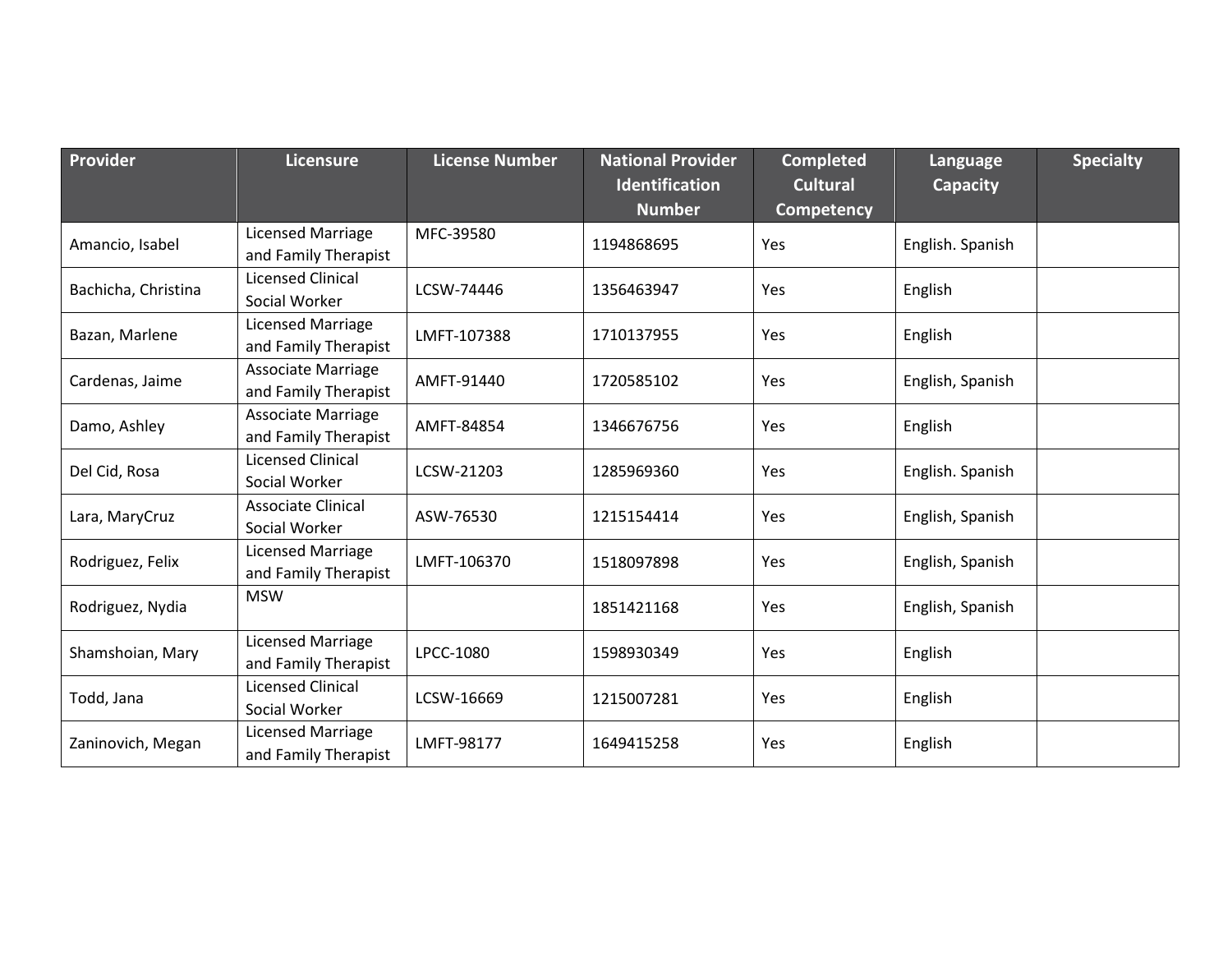| <b>Provider Site</b>                                                                              | <b>Service Type</b>                                                                                                                                          | <b>Populations</b><br><b>Served</b>                            | <b>Cultural Capacity</b>   | <b>Non-English</b><br>Language(s) | <b>Hours of</b><br><b>Operations</b> | <b>Disability</b><br><b>Access</b> |
|---------------------------------------------------------------------------------------------------|--------------------------------------------------------------------------------------------------------------------------------------------------------------|----------------------------------------------------------------|----------------------------|-----------------------------------|--------------------------------------|------------------------------------|
| <b>Inspiring Pathways</b><br>1798 W. Bryman St.<br>Hanford, California<br>93230<br>(559) 585-1976 | <b>Specialty Mental</b><br><b>Health Services</b><br>(SMHS)<br>Crisis Intervention<br><b>Mental Health</b><br>Services<br><b>Targeted Case</b><br>Management | Pregnant and/or<br><b>Parenting Female</b><br>Youth Ages 12-21 | <b>Multicultural Staff</b> | Spanish                           | Open 24 hours                        | No                                 |
| Is provider accepting new clients:                                                                |                                                                                                                                                              |                                                                |                            |                                   |                                      |                                    |

| Provider           | Licensure                                      | <b>License Number</b> | <b>National Provider</b><br><b>Identification</b><br><b>Number</b> | <b>Completed</b><br><b>Cultural</b><br>Competency | Language<br>Capacity | <b>Specialty</b> |
|--------------------|------------------------------------------------|-----------------------|--------------------------------------------------------------------|---------------------------------------------------|----------------------|------------------|
| Blanchard, Shannon | Licensed Marriage &<br><b>Family Therapist</b> | LMFT-105109           | 1568707263                                                         | Yes                                               | English              |                  |
|                    |                                                |                       |                                                                    |                                                   |                      |                  |
| Lopez, Rosamaria   | Associate Clinical                             | 107102                | 1750038188                                                         | Yes                                               | English/Spanish      |                  |
|                    | Social Worker                                  |                       |                                                                    |                                                   |                      |                  |

| <b>Provider Site</b>              | <b>Service Type</b>              | <b>Populations</b><br><b>Served</b> | <b>Cultural Capacity</b>   | <b>Non-English</b><br>Language(s) | <b>Hours of</b><br><b>Operations</b> | <b>Disability</b><br><b>Access</b> |
|-----------------------------------|----------------------------------|-------------------------------------|----------------------------|-----------------------------------|--------------------------------------|------------------------------------|
| Kings View Counseling<br>Services | Mental Health<br>Case Management | Adults<br>Children                  | <b>Multicultural Staff</b> | Spanish,<br>Cantonese,            | Mon-Fri<br>8a.m.to                   | No                                 |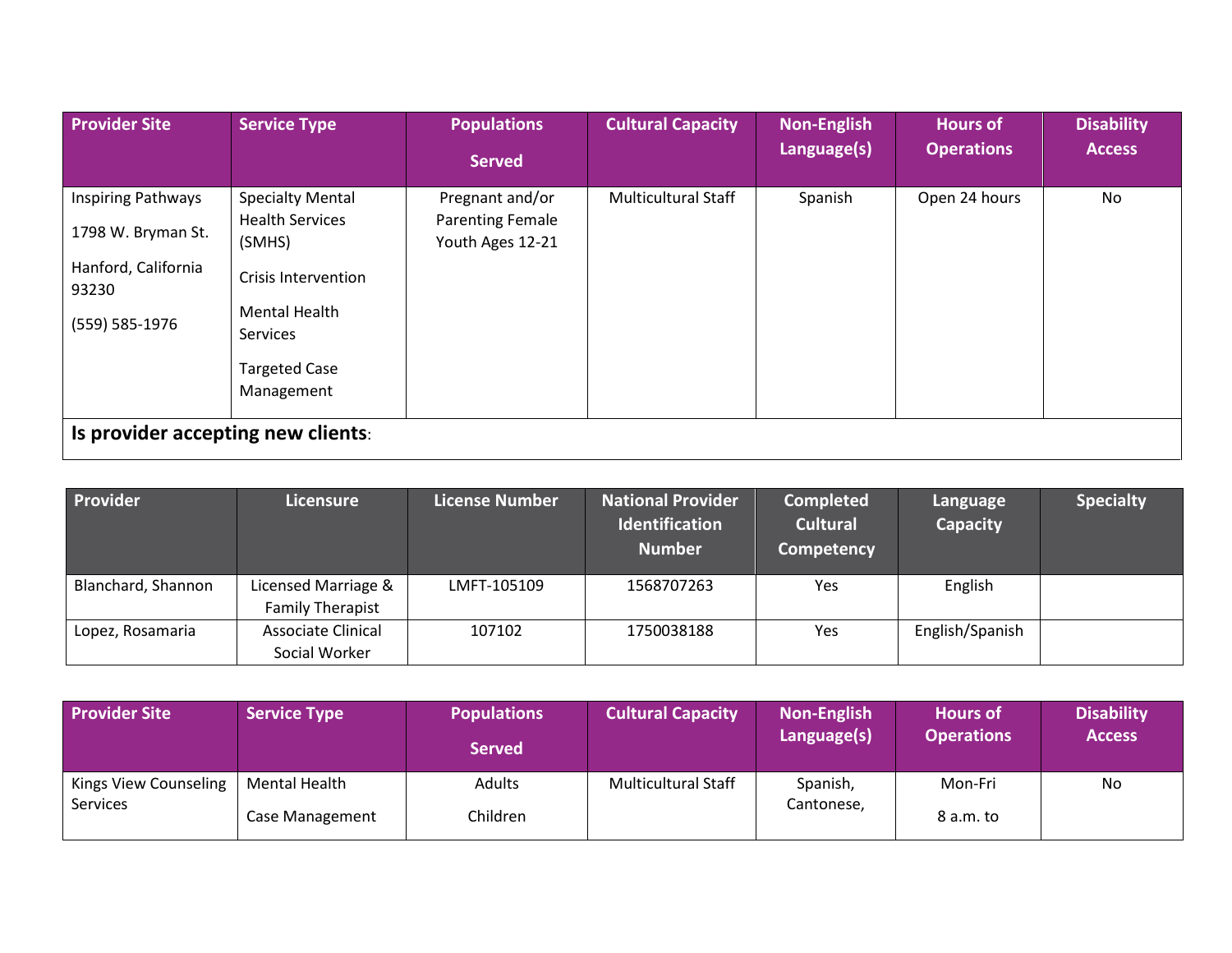| 1393 Bailey Dr<br>Hanford, California<br>93230<br>http://www.kingsview<br>.org<br>$(559 - 256 - 0100)$<br>Is provider accepting new clients: Yes | Crisis Intervention<br><b>Intensive Care</b><br>Coordination<br><b>Intensive Home</b><br><b>Based Services</b> |                                                 |           |            | Mandarin,<br>Cambodian |     | 5 p.m.           |                                            |
|--------------------------------------------------------------------------------------------------------------------------------------------------|----------------------------------------------------------------------------------------------------------------|-------------------------------------------------|-----------|------------|------------------------|-----|------------------|--------------------------------------------|
| Schenley                                                                                                                                         | Agnes                                                                                                          | Licensed<br>Marriage and<br>Family<br>Therapist | MFC41233  | 1760513766 |                        | Yes | English          | Clinician-<br>Weekend<br>Crisis            |
| Smith                                                                                                                                            | Anisha                                                                                                         | Psychiatrist                                    | 20A9398   | 1245351568 |                        | No  | English          |                                            |
| Licon                                                                                                                                            | Anna                                                                                                           | Psychiatric<br>Technician                       | PT36367   | 1811244528 |                        | Yes | English, Spanish | Clinicial<br>Supervisor-<br><b>Nursing</b> |
| Ramstad                                                                                                                                          | Ashley                                                                                                         | Associate<br>Marriage<br>Family<br>Therapist    | 116805    | 1982178984 |                        | Yes | English          | Clinician-<br>Children                     |
| Areias                                                                                                                                           | Cassondra                                                                                                      | Licensed<br>Marriage and<br>Family<br>Therapist | MFC106721 | 1841683729 |                        | Yes | English          | Recovery<br>Team Leader-<br>Adult          |
| Quintero                                                                                                                                         | Cipriano                                                                                                       | Associate<br><b>Clinical Social</b><br>Worker   | 106133    | 1285158659 |                        | Yes | English          | Clinician-<br>Access &<br>Crisis           |
| Ledger                                                                                                                                           | Constance                                                                                                      | Licensed<br><b>Clinical Social</b><br>Worker    | LCS76698  | 1619399904 |                        | Yes | English          | Clinician-<br><b>After Hours</b><br>Crisis |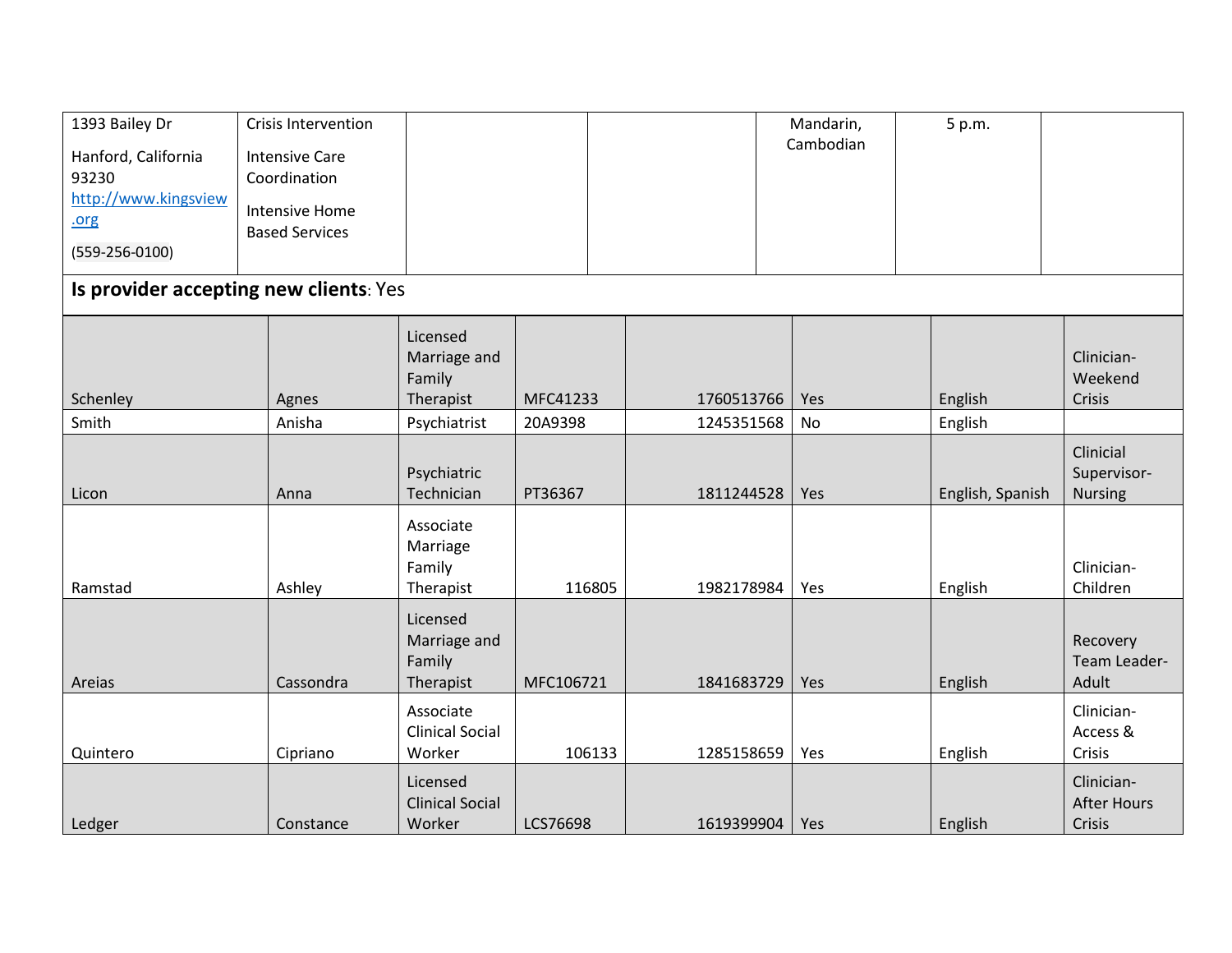| Kimble       | Daniel   | Licensed<br>Marriage and<br>Family<br>Therapist | <b>LMFT</b><br>129844 | 1265849384 | Yes | English          | Clinician-<br>Access &<br>Crisis           |
|--------------|----------|-------------------------------------------------|-----------------------|------------|-----|------------------|--------------------------------------------|
| Ecker        | Danielle | Licensed<br>Marriage and<br>Family<br>Therapist | 103565                | 1184918088 | Yes | English          | Quality<br>Assurance<br>Specialist         |
| Rolfsema     | David    | Licensed<br><b>Clinical Social</b><br>Worker    | LCS16614              | 1013136175 | Yes | English          | Clinician-<br>Access &<br>Crisis           |
| Parham       | Deborah  | Licensed<br>Marriage and<br>Family<br>Therapist | MFC88018              | 1538317508 | Yes | English          | <b>FSP Team</b><br>Leader-Adult            |
| Acosta-Perez | Delia    | Associate<br><b>Clinical Social</b><br>Worker   | 85740                 | 1033622469 | Yes | English, Spanish | Clinician-<br>Access &<br>Crisis           |
| Palma        | Doxie    | <b>Nurse</b><br>Practitioner                    | 95010769              | 1265998850 | Yes | English          |                                            |
| Cano         | Isabel   | Licensed<br>Psychiatric<br>Technician           | 35453                 | 158011983  | Yes | English, Spanish | Program<br>Manager-<br>Nursing<br>Services |
| Munguia      | Isabel   | Associate<br>Marriage<br>Family<br>Therapist    | IMF125602             | 1972047439 | Yes | English          | Clinician-<br>Adult                        |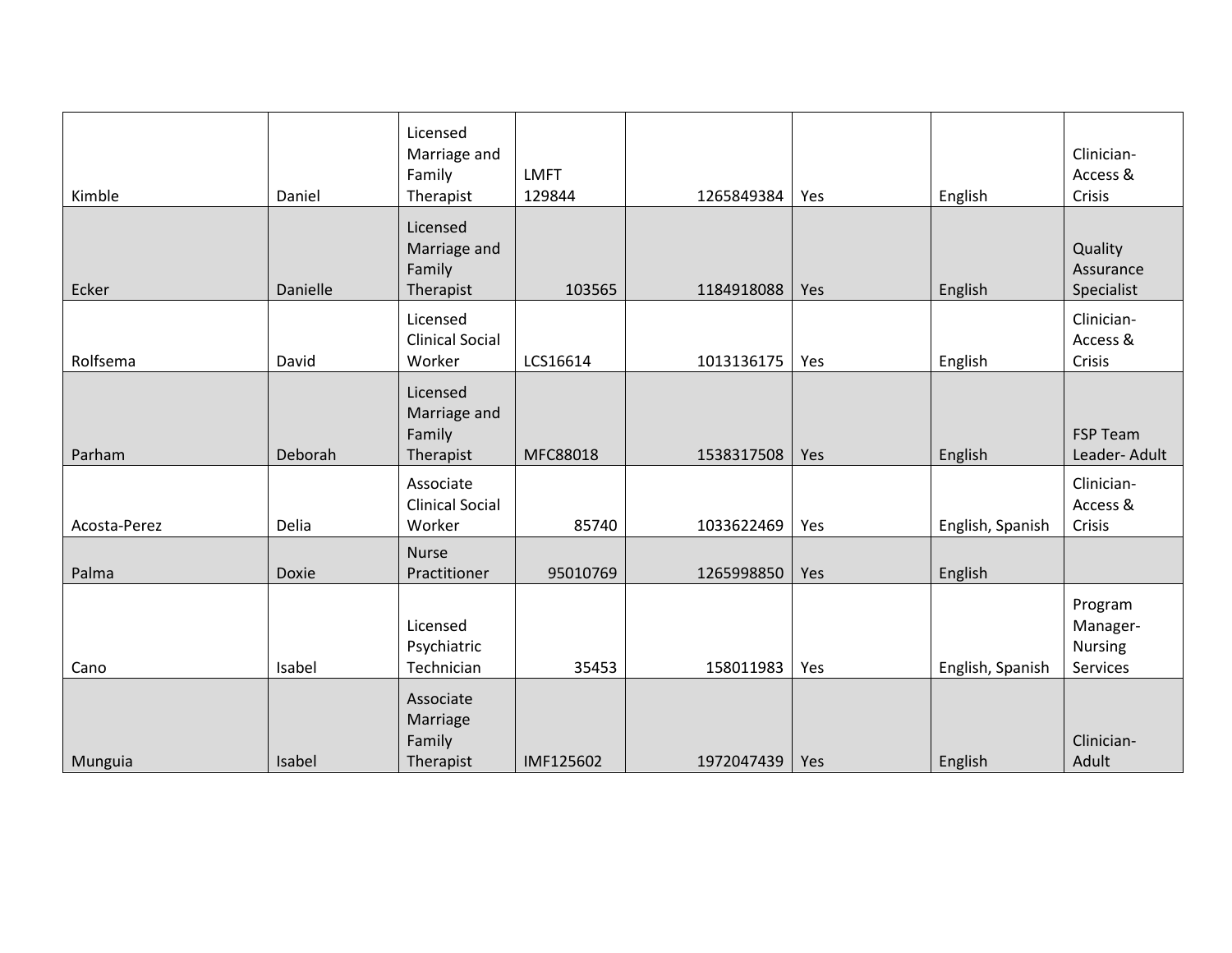| Miller    | Janice         | Associate<br>Marriage<br>Family<br>Therapist    | 100536    | 1699299891 | Yes | English          | Clinician-<br>Adult and<br>Childrens |
|-----------|----------------|-------------------------------------------------|-----------|------------|-----|------------------|--------------------------------------|
| Eberle    | Joanne         | Licensed<br>Marriage and<br>Family<br>Therapist | 42476     | 1992877971 | Yes | English          | Clinician-<br>Access &<br>Crisis     |
| Sandoval  | Karina         | Associate<br>Marriage<br>Family<br>Therapist    | 110244    | 1497282941 | Yes | English, Spanish | Clinician-<br>Adult                  |
| Rogers    | Lisa           | Licensed<br>Marriage and<br>Family<br>Therapist | MFC 99767 | 1467794206 | Yes | English          | Regional<br>Director                 |
| Zepeda    | Lisa           | Licensed<br>Marriage and<br>Family<br>Therapist | MFC 92541 | 1104121854 | Yes | English          | Program<br>Manager-<br>Adult         |
| Hanna     | Malia          | Associate<br><b>Clinical Social</b><br>Worker   | 87545     | 1184115610 | Yes | English          | Clinician-<br>Adult                  |
| Cardenas  | Maria Veronica | Associate<br>Marriage<br>Family<br>Therapist    | 130355    | 1922337658 | Yes | English          | Clinician-<br>Adult                  |
| Rodriguez | Marie Janelle  | Psychiatric<br>Technician                       | 37637     | 161959.498 | Yes | English          | <b>Nursing</b><br>Services           |
| Truta     | Mircea         | Psychiatrist                                    | A75064    | 1033230537 | No  | English          |                                      |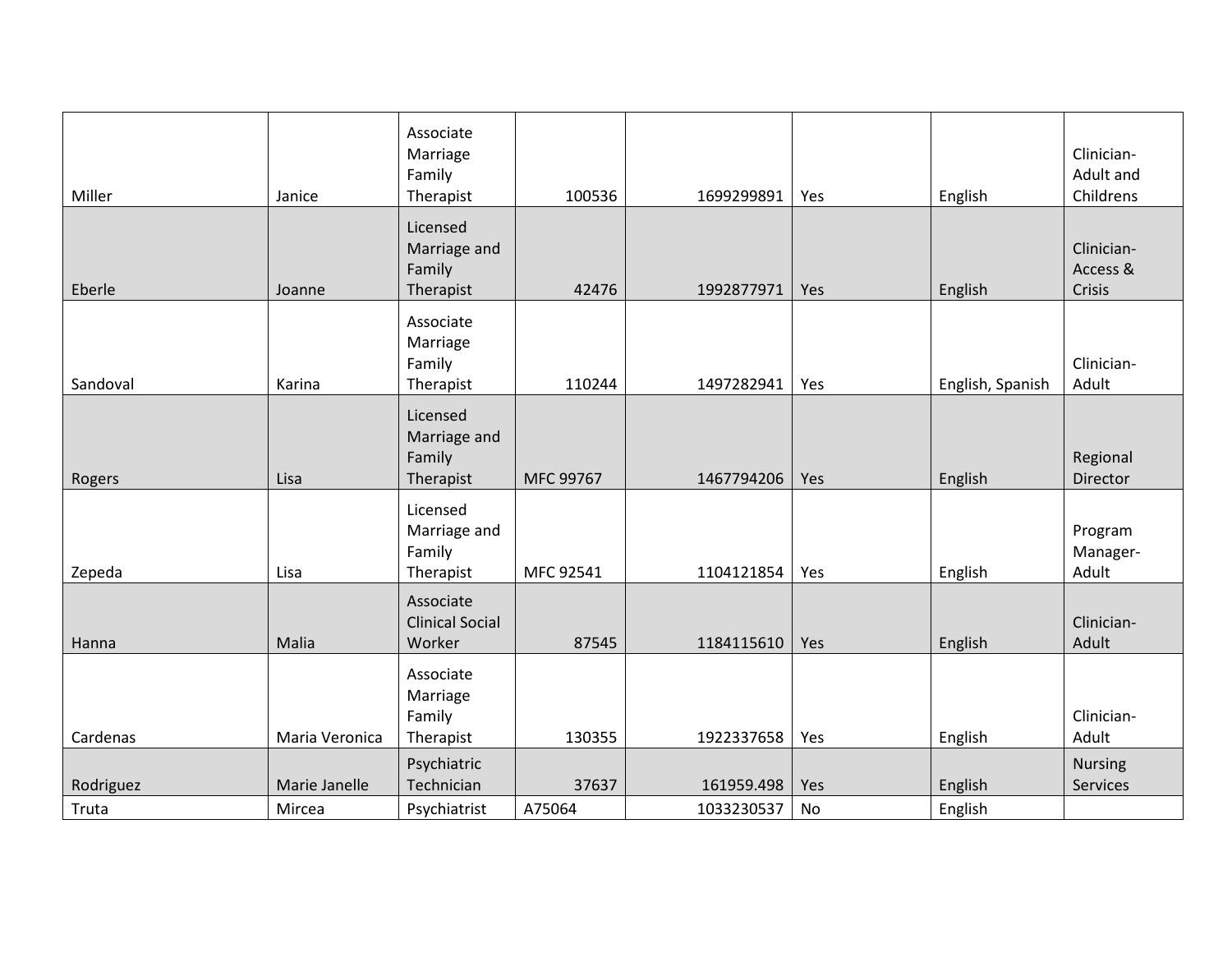| Majia    | Natalie  | Associate<br>Marriage<br>Family<br>Therapist    | IMF125890 | 1326506965 | Yes | English          | Clinician-<br>Children and<br>Adult        |
|----------|----------|-------------------------------------------------|-----------|------------|-----|------------------|--------------------------------------------|
| Lynn     | Nora     | Licensed<br>Marriage and<br>Family<br>Therapist | MFC49807  | 1265616320 | Yes | English          | Assistant<br>Reginal<br>Director           |
| Romero   | Obed     | Associate<br>Marriage<br>Family<br>Therapist    | 112824    | 1548823099 | Yes | English, Spanish | Clinician-<br>Adult                        |
| Reynolds | Rebecca  | Licensed<br>Marriage and<br>Family<br>Therapist | MFC105561 | 1225490733 | Yes | English          | Program<br>Manager-<br>Childrens           |
| Gonzalez | Sandra   | Licensed<br>Marriage and<br>Family<br>Therapist | 104755    | 1962829879 | Yes | English, Spanish | Clinician-<br>Adult                        |
| Garibay  | Shavonne | Licensed<br><b>Clinical Social</b><br>Worker    | MFC 51000 | 1588701353 | Yes | English          | Clinicial<br>Supervisor                    |
| Hall     | Stefani  | Psychiatric<br>Technician                       | LPT 34655 | 1548751753 | Yes | English          | <b>Nursing</b><br>Services-Case<br>Manager |
| Taylor   | Thomas   | Licensed<br><b>Clinical Social</b><br>Worker    | LCS17355  | 1891910527 | Yes | English          | Clinician-<br>Adult                        |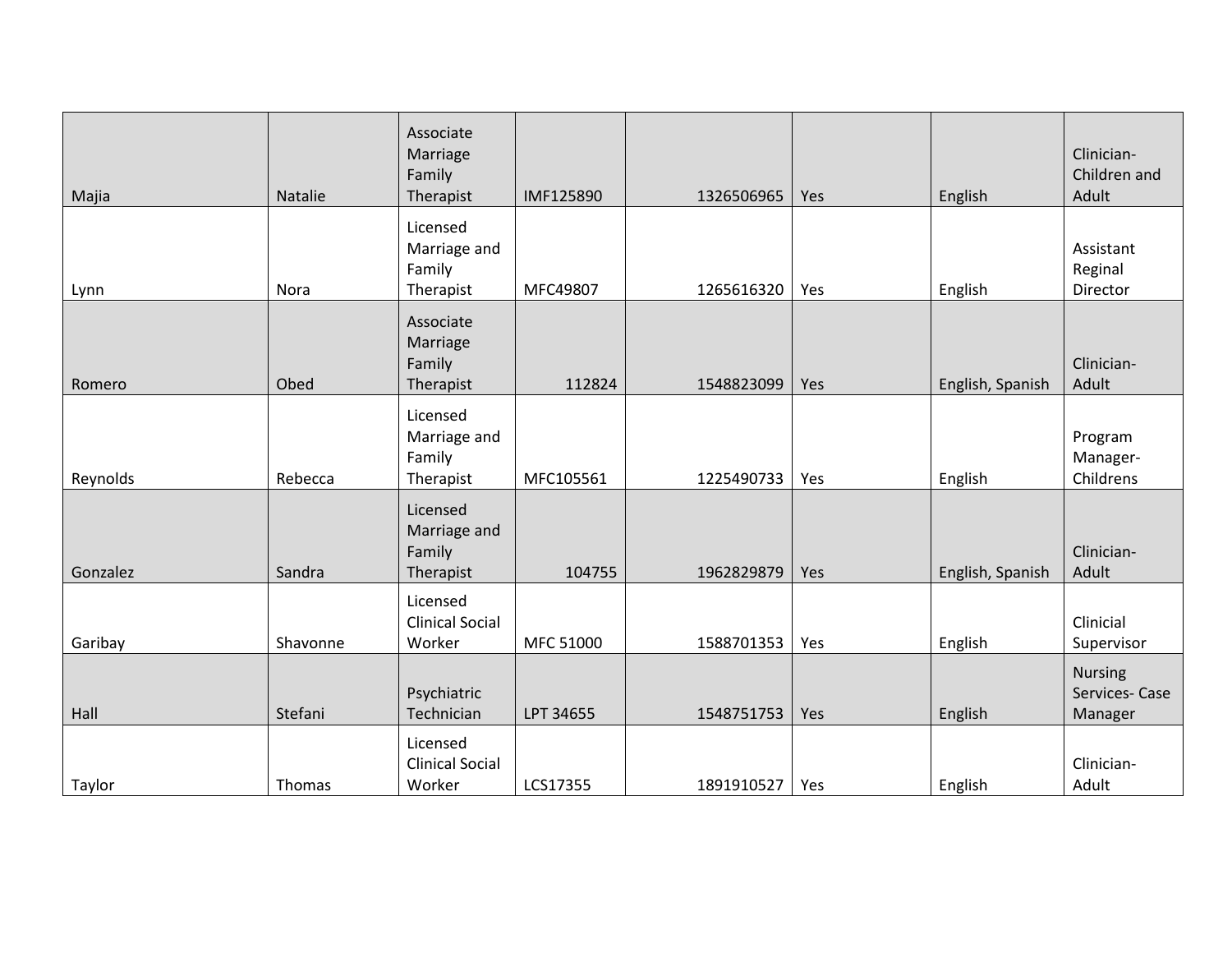| Carrico | <b>Tracy</b> | Licensed<br>Marriage and<br>Family<br>Therapist | MFC42980 | 1760608889 | Yes       | English | Clinician-<br><b>After Hours</b><br>Crisis |
|---------|--------------|-------------------------------------------------|----------|------------|-----------|---------|--------------------------------------------|
| Huerta  | Tyna         | Associate<br>Marriage<br>Family<br>Therapist    | 124408   | 1629442801 | Yes       | English | Clinician-<br>Access &<br>Crisis           |
| Ahmed   | Zaheer       | Psychiatrist                                    | C127721  | 1134330368 | <b>No</b> | English |                                            |

| <b>Provider Site</b>                   | <b>Service Type</b>       | <b>Populations</b> | <b>Cultural</b> | <b>Non-English</b> | Hours of          | <b>Disabilit</b> |
|----------------------------------------|---------------------------|--------------------|-----------------|--------------------|-------------------|------------------|
|                                        |                           | <b>Served</b>      | <b>Capacity</b> | Language(s)        | <b>Operations</b> | y Access         |
| K.I.N.D. Center                        | Mental Health             | Children           | Multicultural   | Spanish            | Mon-Fri 8 a.m.    | Yes              |
| 1002 N. Douty Street                   | <b>Case Management</b>    |                    | Staff           |                    | to $5 p.m.$       |                  |
| Hanford, CA 93230                      | Crisis Intervention       |                    |                 |                    |                   |                  |
| https://www.mhsinc.org                 | <b>Medication Support</b> |                    |                 |                    |                   |                  |
| $(559-235-9239)$                       | Intensive Care            |                    |                 |                    |                   |                  |
|                                        | Coordination              |                    |                 |                    |                   |                  |
|                                        | Intensive Home-Based      |                    |                 |                    |                   |                  |
|                                        | Services                  |                    |                 |                    |                   |                  |
| Is provider accepting new clients: Yes |                           |                    |                 |                    |                   |                  |

| Provider       | Licensure                                              | <b>License Number</b> | <b>National Provider</b><br>Identification<br><b>Number</b> | Completed<br><b>Cultural</b><br>Competency | Language<br>Capacity | <b>Specialty</b> |
|----------------|--------------------------------------------------------|-----------------------|-------------------------------------------------------------|--------------------------------------------|----------------------|------------------|
| Allen, Darrell | Associate<br><b>Professional Clinical</b><br>Counselor | APCC 9095             | 1306214804                                                  | Yes                                        | English              |                  |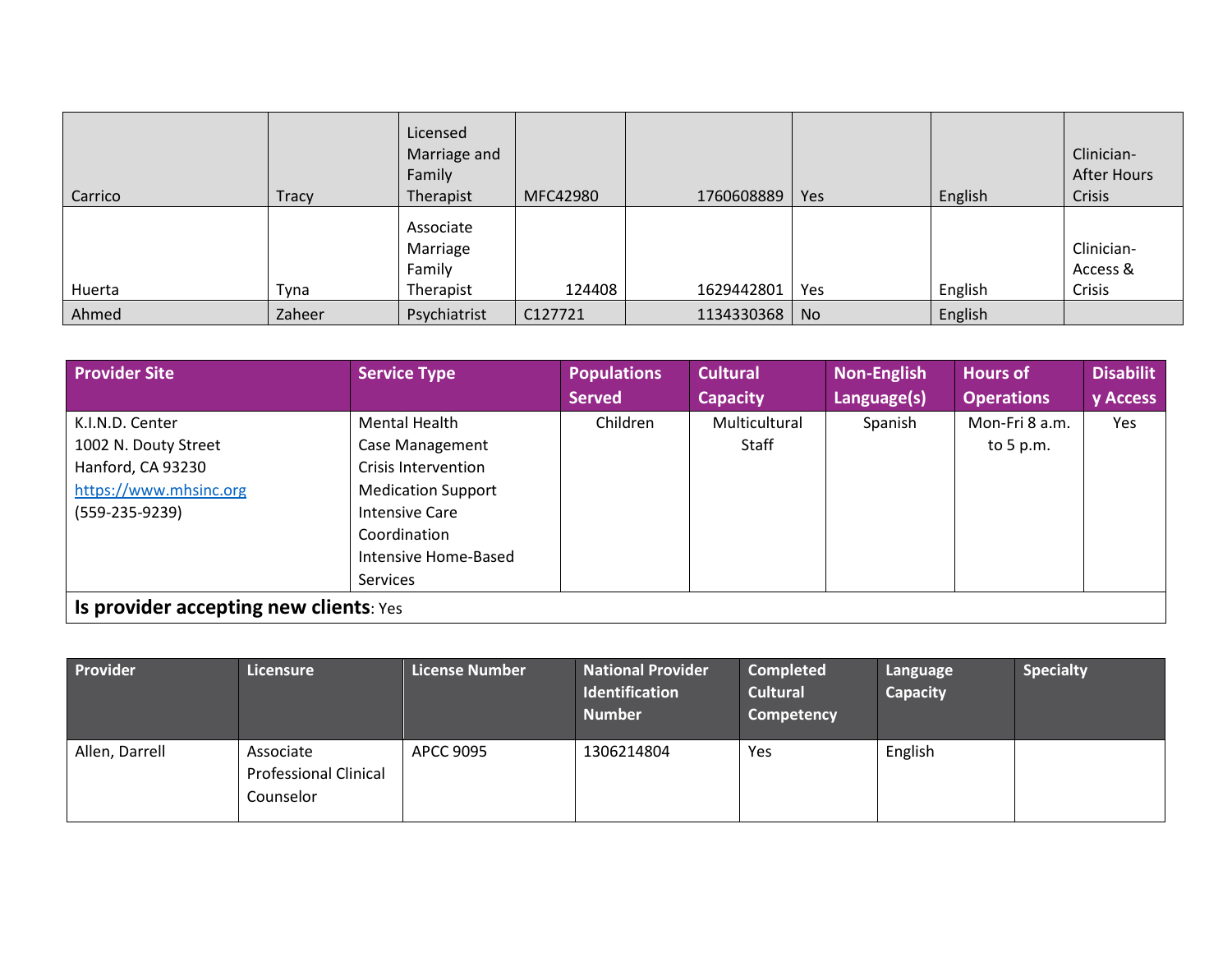| Alves, Evan                | <b>Associate Clinical</b><br>Social Worker             | ASW 104812        | 1629720560 | Yes | English, Spanish |
|----------------------------|--------------------------------------------------------|-------------------|------------|-----|------------------|
| Austin-Townsend,<br>Alicia | Licensed Marriage &<br><b>Family Therapist</b>         | LMFT 114307       | 1932515145 | Yes | English          |
| Casillas, Tracey           | <b>Associate Marriage</b><br>& Family Therapist        | AMFT 111756       | 1992137400 | Yes | English, Spanish |
| Fazil, Rohina              | <b>Licensed Clinical</b><br>Social Worker              | <b>LCSW 29287</b> | 1881733053 | Yes | English          |
| Grewal, Navjot             | <b>Licensed Clinical</b><br>Social Worker              | <b>LCSW 68545</b> | 1922132042 | Yes | English          |
| Johnson, Weniesha          | Associate<br><b>Professional Clinical</b><br>Counselor | <b>APCC 8044</b>  | 1174081897 | Yes | English          |
| Jones, Sarah               | <b>Associate Clinical</b><br>Social Worker             | ASW 104128        | 1417599762 | Yes | English          |
| King, Erica                | Associate Marriage<br>& Family Therapist               | <b>AMFT 95373</b> | 1265801088 | Yes | English          |
| Metcalf, Susan             | Licensed Marriage &<br><b>Family Therapist</b>         | <b>LMFT 88004</b> | 1558649756 | Yes | English          |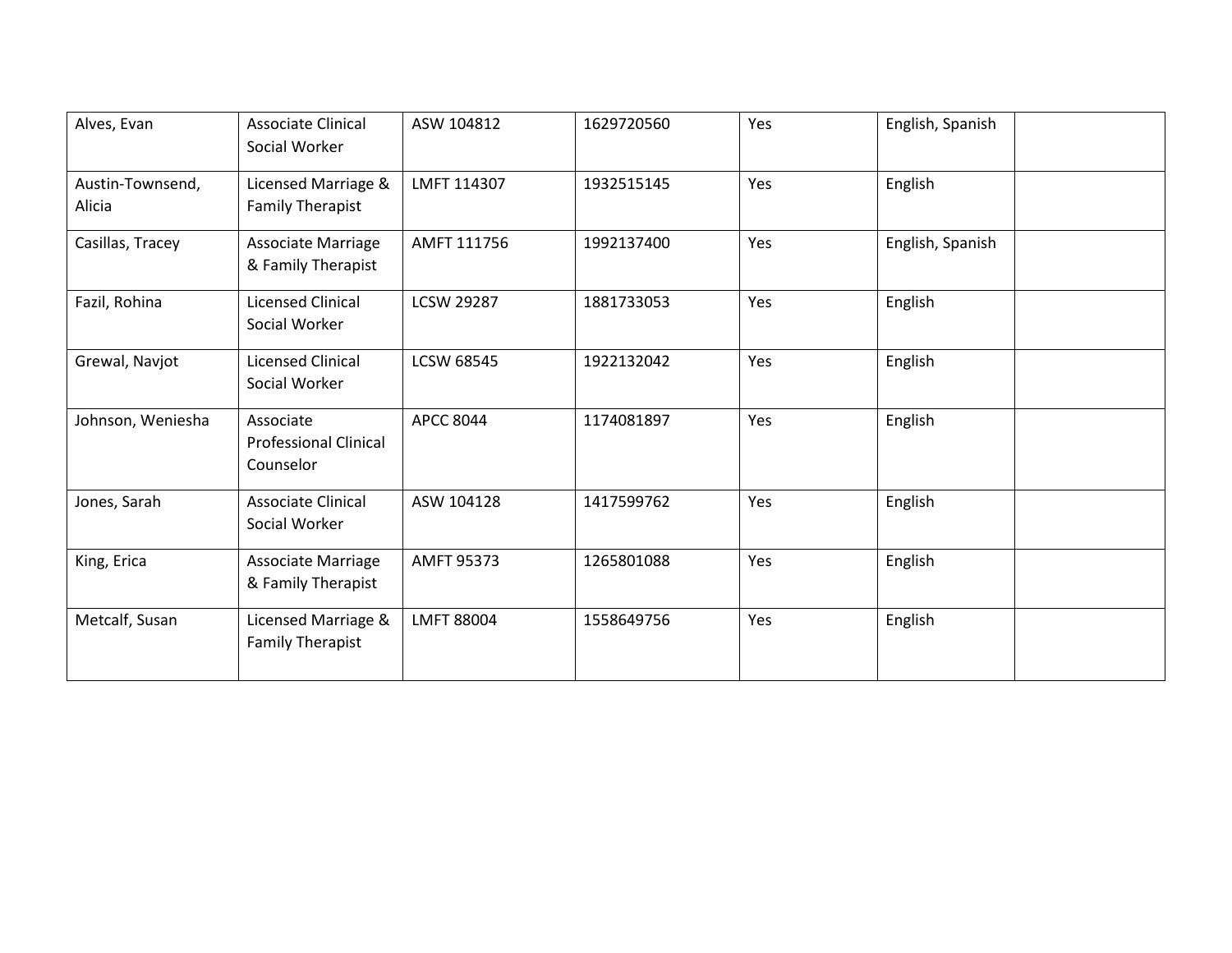

Salud Conductual del Condado de Kings Directorio del Proveedor de Salud Mental Mayo de 2022

Como beneficiario de Medi-Cal del condado de Kings, si cree que usted o un miembro de su familia necesita servicios de salud mental, llame a la línea de acceso al 1-1800-655.2553 (llamada gratuita). Tenga en cuenta que todos los proveedores que se nombrarán a continuación pueden acomodar a personas con discapacidades físicas y atender a los beneficiarios de Medi-Cal del condado de Kings. Los servicios pueden ser provistos por un proveedor individual o un equipo de proveedores que están trabajando bajo la dirección de profesionales con licencia que operan dentro de su ámbito de práctica. Solamente los proveedores de salud mental con licencia, con exención o registrados están en el Directorio de proveedores del plan.

**Si necesita este documento en un formato alternativo (ejemplo: Braille, letra grande, cinta de audio, CD-ROM), usted puede solicitar un formato alternativo, sin costo para el beneficiario, llamando a la línea de acceso al 1-800-655-2553 (sin recargo alguno).**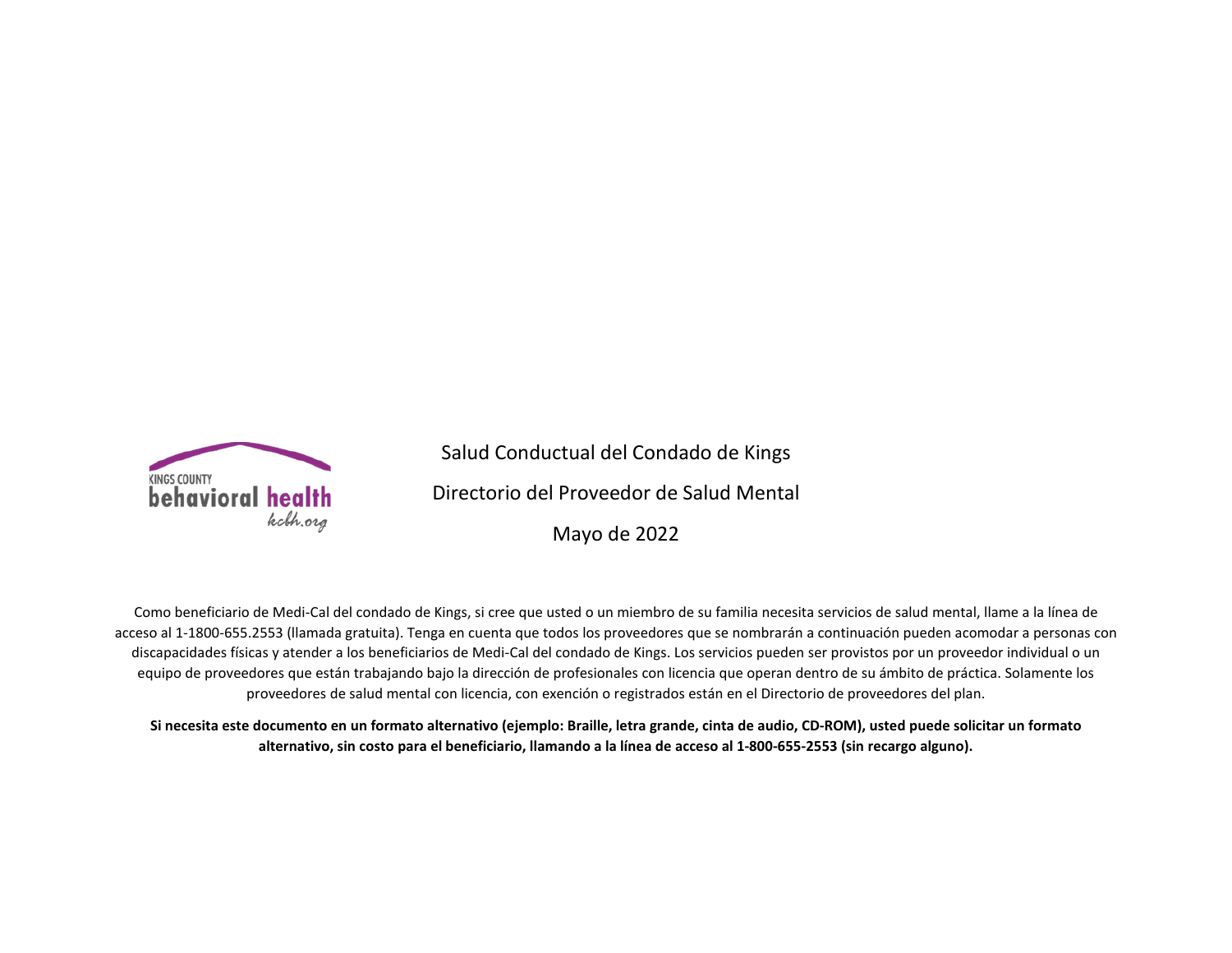| <b>Sitio del Proveedor</b>                                                                                                                                                             | <b>Tipo de Servicio</b>                                                                                                                                                  | Población<br>atendida          | <b>Capacidad</b><br>cultural | No habla el<br>Idioma Inglés | <b>Horas de</b><br>operaciones | <b>Acceso para</b><br><b>Discapacitados</b> |
|----------------------------------------------------------------------------------------------------------------------------------------------------------------------------------------|--------------------------------------------------------------------------------------------------------------------------------------------------------------------------|--------------------------------|------------------------------|------------------------------|--------------------------------|---------------------------------------------|
| Salud Conductual del Condado de<br>Kings<br>(Kings County Behavioral Health)<br>460 Kings County Dr. Suite<br>101Hanford, California 93230<br>https://www.kcbh.org<br>$(559-852-2444)$ | Salud Mental<br>Manejo del Caso<br>Intervención de Crisis<br>Apoyo con Medicamento<br>Cuidado Intensivo<br>Coordinación<br>Servicios Intensivos<br>prestados en el Hogar | <b>Adultos</b><br><b>Niños</b> | Personal<br>multicultural    | Español                      | Lun-Vie<br>8 a.m. a<br>5 p.m.  | Sí                                          |

**¿El proveedor está aceptando nuevos clientes?**: Sí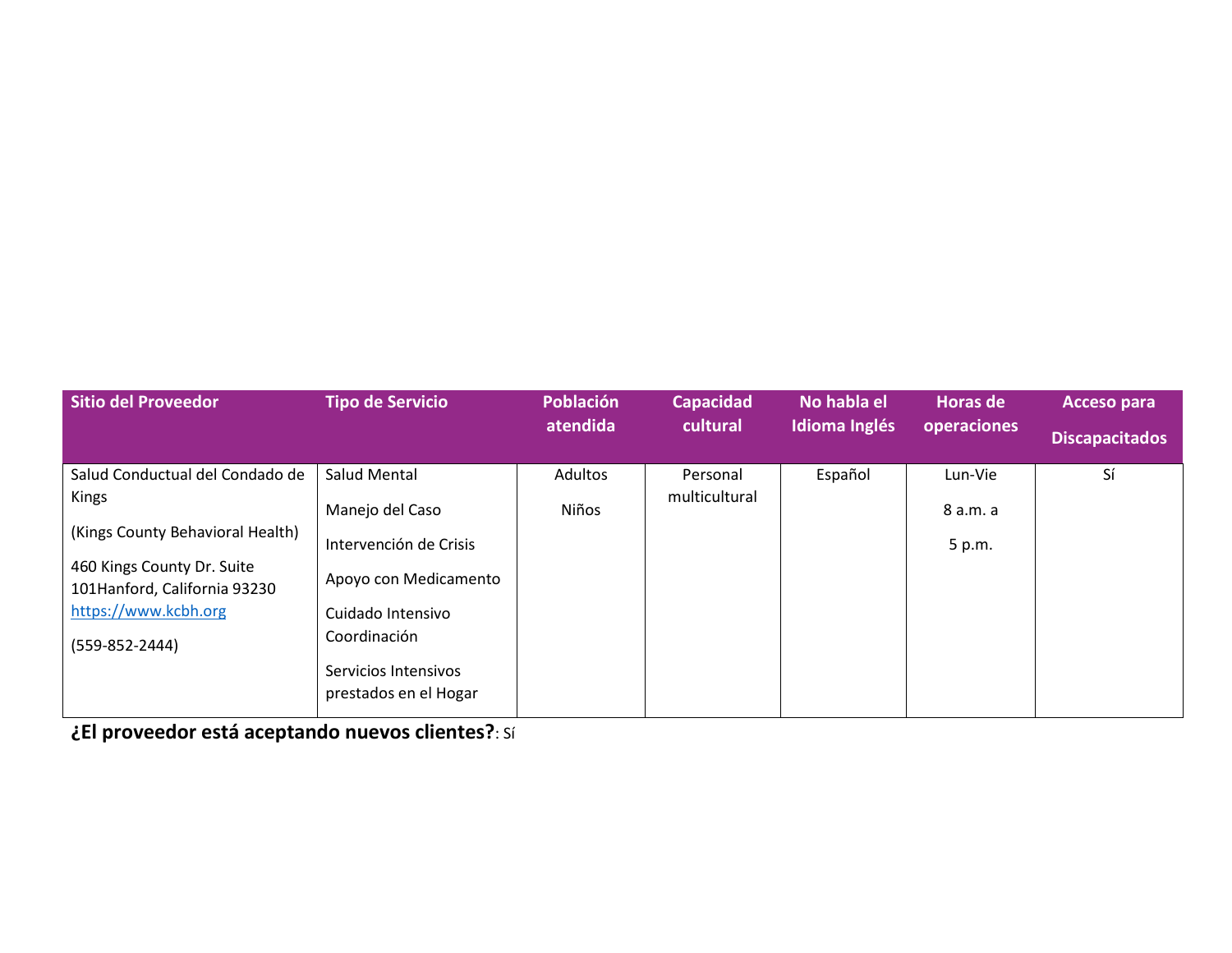| Proveedor                        | <b>Licencia</b>                         |                                  | Número de Licencia      | Número de<br>identificación del<br>proveedor nacional |  | Competencia<br>cultural<br>completada |  | Lenguaje                     | Capacidad de                 |                                             | <b>Especialidad</b>                                                            |  |  |
|----------------------------------|-----------------------------------------|----------------------------------|-------------------------|-------------------------------------------------------|--|---------------------------------------|--|------------------------------|------------------------------|---------------------------------------------|--------------------------------------------------------------------------------|--|--|
| Bryan, Matthew                   | Psiquiatra                              |                                  | 20A15742                | 1902251143                                            |  | No                                    |  | Inglés                       |                              | Adicciones                                  | Psiquiatría General,<br>Psiquiatría de Niños<br>y Adolescentes,<br>Medicina de |  |  |
| Lacle, Nanthanael                | Asistente<br>Psicologico                |                                  | PSB94025109             | 1326466533                                            |  | Sí                                    |  |                              |                              | Inglés, Español,<br>Holandés,<br>Papiamento |                                                                                |  |  |
| Lewis, Lisa                      | Psicóloga Clínica                       |                                  | <b>PSY 28500</b>        | 1558589655                                            |  | Sí                                    |  | Inglesa                      |                              |                                             |                                                                                |  |  |
| Pendergrass, Sara                | Técnico en<br>Psiquiatría<br>Licenciado |                                  | PT32497                 | 1679238802                                            |  | No                                    |  | Inglesa                      |                              |                                             |                                                                                |  |  |
| Whisenhunt, Arieh                | Psiquiatra                              |                                  | A49791                  | 1740373414                                            |  | Sí                                    |  | Inglés                       |                              |                                             |                                                                                |  |  |
|                                  |                                         |                                  |                         |                                                       |  |                                       |  |                              |                              |                                             |                                                                                |  |  |
| <b>Sitio del Proveedor</b>       |                                         |                                  | <b>Tipo de Servicio</b> | <b>Población</b><br><b>Atendida</b>                   |  | <b>Capacidad</b><br><b>Cultural</b>   |  | No habla el<br>idioma ingles | <b>Horas de</b><br>operación |                                             | <b>Acceso para</b><br>discapacita-<br>dos                                      |  |  |
| Aspiranet<br>530 Kings County Dr |                                         | Salud Mental<br>Gestión de Casos |                         | <b>Niños</b>                                          |  | Personal<br>Multicultural             |  | Español                      | Lun-Vie<br>8 a.m. a          |                                             | <b>No</b>                                                                      |  |  |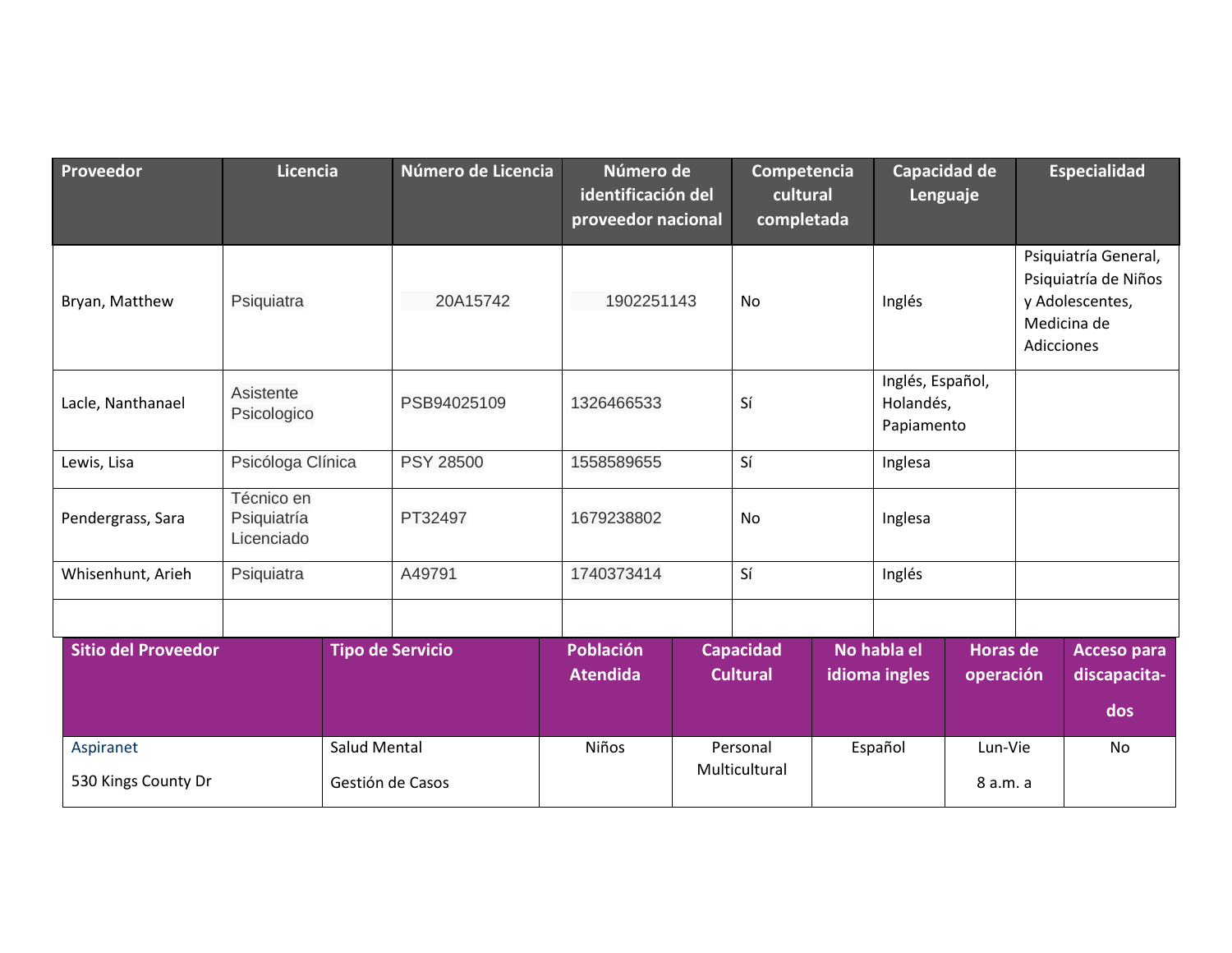| Ste 104/106                                             | Intervención de Crisis                                  |  | 5 p.m. |  |
|---------------------------------------------------------|---------------------------------------------------------|--|--------|--|
| Hanford, California 93230<br>https://www.aspiraniet.org | Coordinación de Cuidados<br>Intensivos con base en casa |  |        |  |
| $(559 - 754 - 3128)$                                    |                                                         |  |        |  |
| ¿El proveedor está aceptando nuevos clients?: Sí        |                                                         |  |        |  |

| Proveedor          | Licencia                                            | Número de Licencia | Número de<br>identificación del<br><b>Proveedor Nacional</b> | Competencia<br><b>Cultural</b><br>completada | Capacidad de<br>Lenguaje | <b>Especialidad</b> |
|--------------------|-----------------------------------------------------|--------------------|--------------------------------------------------------------|----------------------------------------------|--------------------------|---------------------|
| Dixon, Mackenna    | Trabajadora social<br>clínica asociada              | 10638              | 1972259166                                                   | Sí                                           | Inglesa                  |                     |
| Dowding, Ashton    | Trabajador social<br>clínico asociado               | 105335             | 1982162517                                                   | Sí                                           | Inglés                   |                     |
| Gracian, Anthony   | Trabajador social<br>clínico asociado               | 84573              | 1013576081                                                   | Sí                                           | Inglés/Español           |                     |
| Henson, Melissa    | Terapeuta<br>matrimonial y<br>familiar con licencia | 117889             | 1558649707                                                   | Sí                                           | Inglesa                  |                     |
| Madrigal, Jennifer | Trabajadora social<br>clínica asociada              | 103275             | 1316510225                                                   | Sí                                           | Inglesa/Española         |                     |
| O'Brien, Herschel  | Consejero Clínico<br>Profesional Asociado           | 5516               | 1972976504                                                   | Sí                                           | Inglés                   |                     |
| Rivas, Christee    | Asociar<br>Terapeuta<br>Matrimonial y<br>Familiar   | 83730              | 1205265329                                                   | Sí                                           | Inglesa                  |                     |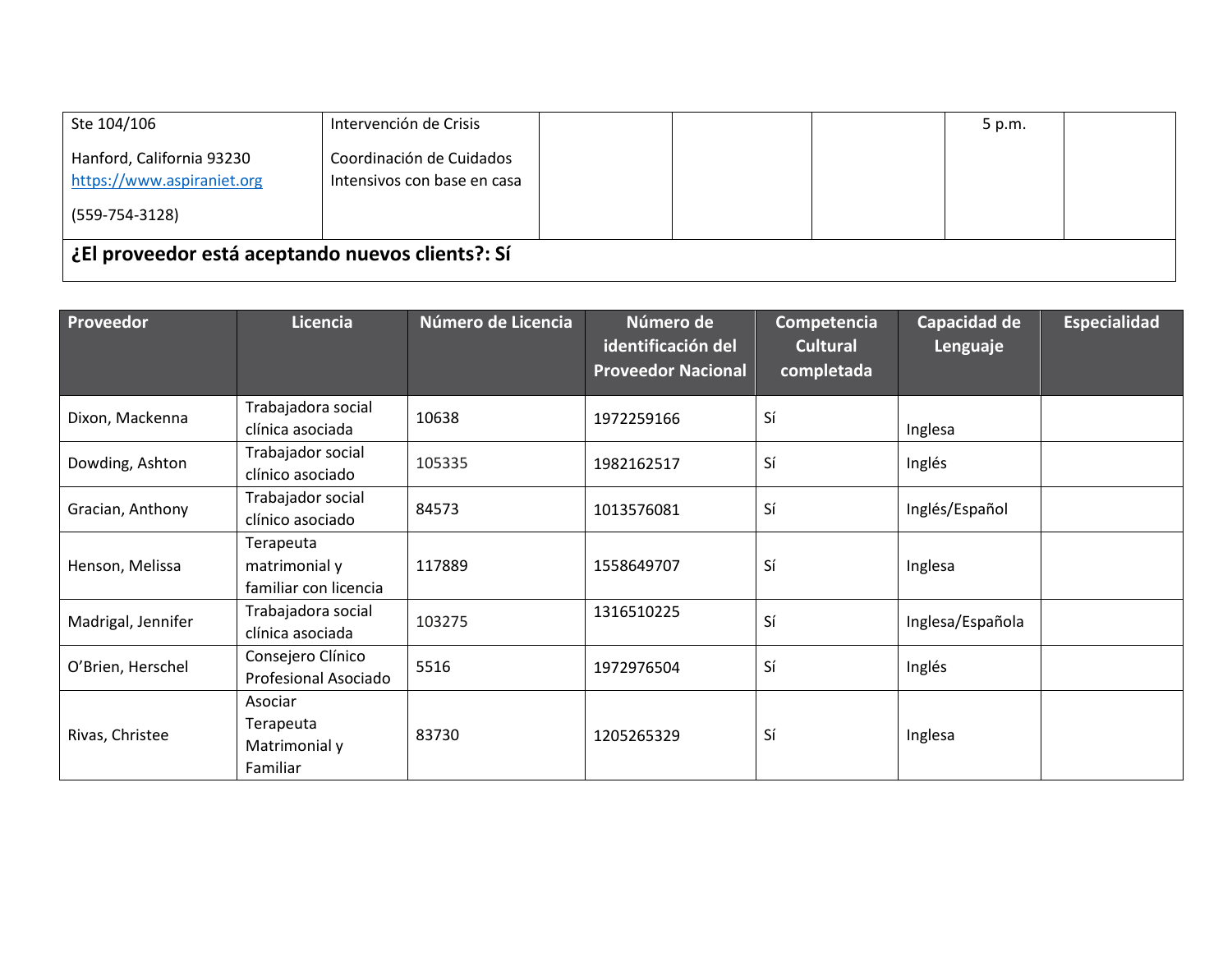| <b>Sitio del Proveedor</b>                                                                                                         | <b>Tipo de Servicio</b>                                                                                            | Población<br>atendida | <b>Capacidad</b><br>cultural | No habla el<br>Idioma Inglés | Horas de<br>operaciones       | <b>Acceso para</b><br>Discapacita-<br>dos |
|------------------------------------------------------------------------------------------------------------------------------------|--------------------------------------------------------------------------------------------------------------------|-----------------------|------------------------------|------------------------------|-------------------------------|-------------------------------------------|
| Consultores JDT, Inc.<br>4205 West Figarden Drive<br>Fresno, California 93722<br>http://www.jdtconsultant.com/<br>$(559-221-1680)$ | <b>Salud Mental</b><br>Gestión de casos<br>Intervención de Crisis<br>Coordinación de Cuidados<br><b>Intensivos</b> | Niños                 | Personal<br>multicultural    | Hmong,<br>camboyano          | Lun-Vie<br>8 a.m. a<br>5 p.m. | Sí                                        |
| ¿El proveedor está aceptando nuevos clientes?: Sí                                                                                  |                                                                                                                    |                       |                              |                              |                               |                                           |

| <b>Proveedor</b> | Licencia                                            | Número de Licencia | Número de<br>identificación del<br>proveedor nacional | Competencia<br>cultural<br>completada | Capacidad de<br>Lenguaje | Especialidad |
|------------------|-----------------------------------------------------|--------------------|-------------------------------------------------------|---------------------------------------|--------------------------|--------------|
| Amancio, Isabel  | Terapeuta<br>matrimonial y<br>familiar con licencia | MFC-39580          | 1194868695                                            | Si                                    | Inglesa. Española        |              |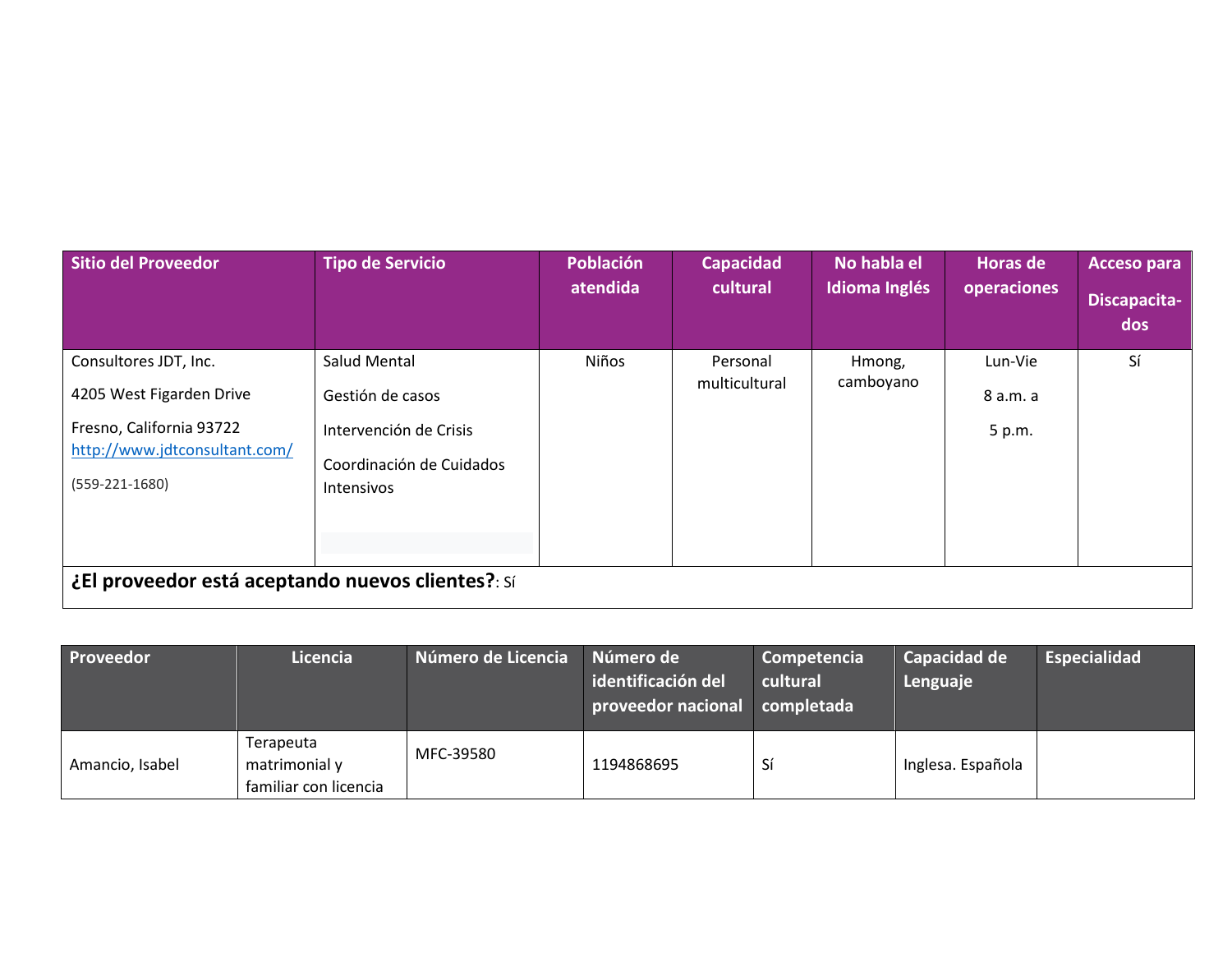| Bachicha, Christina | Trabajador social<br>clínico con licencia           | LCSW-74446  | 1356463947 | Sí | Inglesa           |  |
|---------------------|-----------------------------------------------------|-------------|------------|----|-------------------|--|
| Bazan, Marlene      | Terapeuta<br>matrimonial y<br>familiar con licencia | LMFT-107388 | 1710137955 | Sí | Inglesa           |  |
| Cardenas, Jaime     | Asociar<br>Terapeuta<br>Matrimonial y<br>Familiar   | AMFT-91440  | 1720585102 | Sí | Inglesa, Española |  |
| Damo, Ashley        | Asociar<br>Terapeuta<br>Matrimonial y<br>Familiar   | AMFT-84854  | 1346676756 | Sí | Inglesa           |  |
| Del Cid, Rosa       | Trabajador social<br>clínico con licencia           | LCSW-21203  | 1285969360 | Sí | Inglesa. Española |  |
| Lara, MaryCruz      | Trabajadora social<br>clínica asociada              | ASW-76530   | 1215154414 | Sí | Inglesa, Española |  |
| Rodriguez, Felix    | Terapeuta<br>matrimonial y<br>familiar con licencia | LMFT-106370 | 1518097898 | Sí | Inglés, Español   |  |
| Rodriguez, Nydia    | <b>MSW</b>                                          |             | 1851421168 | Sí | Inglesa, Española |  |
| Shamshoian, Mary    | Terapeuta<br>matrimonial y<br>familiar con licencia | LPCC-1080   | 1598930349 | Sí | Inglesa           |  |
| Todd, Jana          | Trabajador social<br>clínico con licencia           | LCSW-16669  | 1215007281 | Sí | Inglesa           |  |
| Zaninovich, Megan   | Terapeuta<br>matrimonial y<br>familiar con licencia | LMFT-98177  | 1649415258 | Sí | Inglesa           |  |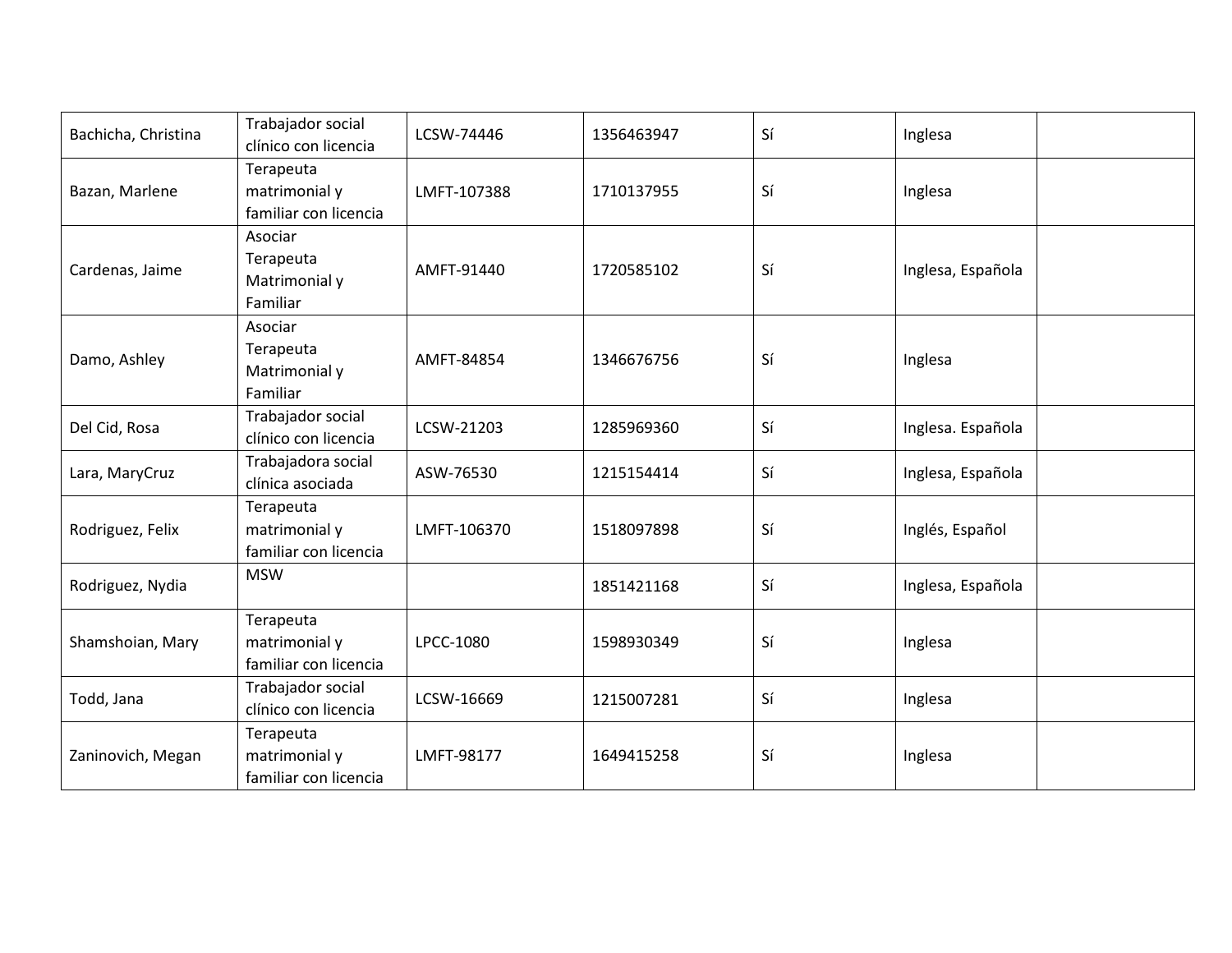| <b>Sitio del Proveedor</b>                                                                                        | <b>Tipo de Servicio</b>                                                                                                               | <b>Población</b><br>atendida                                                                                                  | <b>Capacidad</b><br>cultural | No habla el<br>Idioma Inglés | <b>Horas de</b><br>operaciones | <b>Acceso</b><br>para<br><b>Discapacit</b><br>ados |
|-------------------------------------------------------------------------------------------------------------------|---------------------------------------------------------------------------------------------------------------------------------------|-------------------------------------------------------------------------------------------------------------------------------|------------------------------|------------------------------|--------------------------------|----------------------------------------------------|
| Caminos inspiradores<br>(Inspiring Pathways)<br>1798 W. Bryman St.<br>Hanford, California 93230<br>(559) 585-1976 | Salud mental especializada<br>Servicios (SMHS)<br>Intervencion de crisis<br>Servicios de salud mental<br>Gestión de casos específicos | Instalación<br>residencial que<br>proporciona<br>servicios<br>psicosociales a<br>mujeres jóvenes<br>en situación de<br>riesgo | Personal<br>multicultural    | Español                      | Abierto las 24<br>horas        | No                                                 |
| Is provider accepting new clients:                                                                                |                                                                                                                                       |                                                                                                                               |                              |                              |                                |                                                    |

| Proveedor          | Licencia                                          | Número de Licencia | Número de<br>identificación del<br>proveedor nacional | Competencia<br>cultural<br>completada | Capacidad de<br>Lenguaje | Especialidad |
|--------------------|---------------------------------------------------|--------------------|-------------------------------------------------------|---------------------------------------|--------------------------|--------------|
| Blanchard, Shannon | Terapeuta<br>Matrimonial y<br>Familiar Licenciado | LMFT 105109        | 1568707263                                            | Sí                                    | Inglés                   |              |
| Lopez, Rosamaria   | Trabajadora social<br>Clínica Asociada            | 107102             | 1750038188                                            | Yes                                   | Inglesa, Española        |              |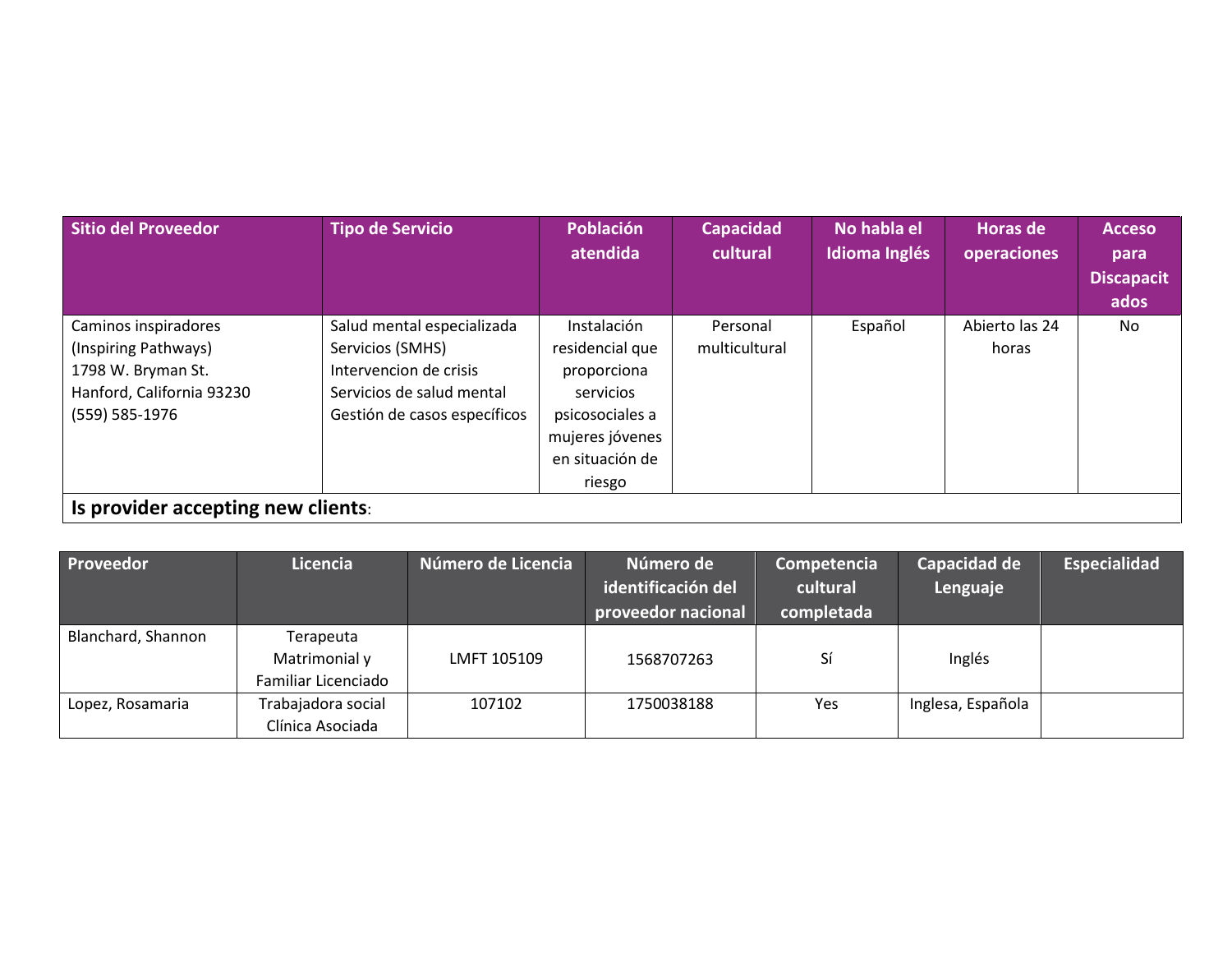| <b>Sitio del Proveedor</b>                                                                                                                                                              | <b>Tipo de Servicio</b>                                                                                                                                       |                    | <b>Población</b><br>atendida | <b>Capacidad</b><br>cultural         | <b>No-Idioma</b><br>Inglés                     |                           | <b>Horas de</b><br>operaciones | <b>Acceso</b>                           |
|-----------------------------------------------------------------------------------------------------------------------------------------------------------------------------------------|---------------------------------------------------------------------------------------------------------------------------------------------------------------|--------------------|------------------------------|--------------------------------------|------------------------------------------------|---------------------------|--------------------------------|-----------------------------------------|
|                                                                                                                                                                                         |                                                                                                                                                               |                    |                              |                                      |                                                |                           |                                | <b>Discapacit</b><br>ados               |
| Servicios de Consejería del<br>Condado de Kings View<br>(Kings View Counseling Services)<br>1393 Bailey Dr<br>Hanford, California 93230<br>http://www.kingsview.org<br>$(559-256-0100)$ | <b>Salud Mental</b><br>Manejo del Caso<br>Intervención de Crisis<br>Coordinación de Cuidado<br>Intensivo<br>Servicios Intensivos<br>administrados en el Hogar |                    | Adultos<br>Niños             | Personal<br>Multicultural            | Español<br>Cantonés,<br>mandarín,<br>camboyano |                           | Lun-Vie<br>8 a.m. a<br>5 p.m.  | <b>No</b>                               |
| ¿El proveedor esta aceptando nuevos clientes?: Sí                                                                                                                                       |                                                                                                                                                               |                    |                              |                                      |                                                |                           |                                |                                         |
| Schenley<br>Agnes                                                                                                                                                                       | Terapeuta<br>matrimonial y<br>familiar con<br>licencia                                                                                                        | MFC41233           |                              | Sí<br>1760513766                     |                                                | Ingles                    | semana                         | Clínico - Crisis<br>de fin de           |
| Anisha<br>Smith<br>Licon<br>Anna                                                                                                                                                        | Psiquiatra<br>Técnico<br>psiquiátrica                                                                                                                         | 20A9398<br>PT36367 |                              | 1245351568<br>No<br>1811244528<br>Sí |                                                | Ingles<br>Ingles, Español |                                | Supervisora<br>clinica de<br>enfermeria |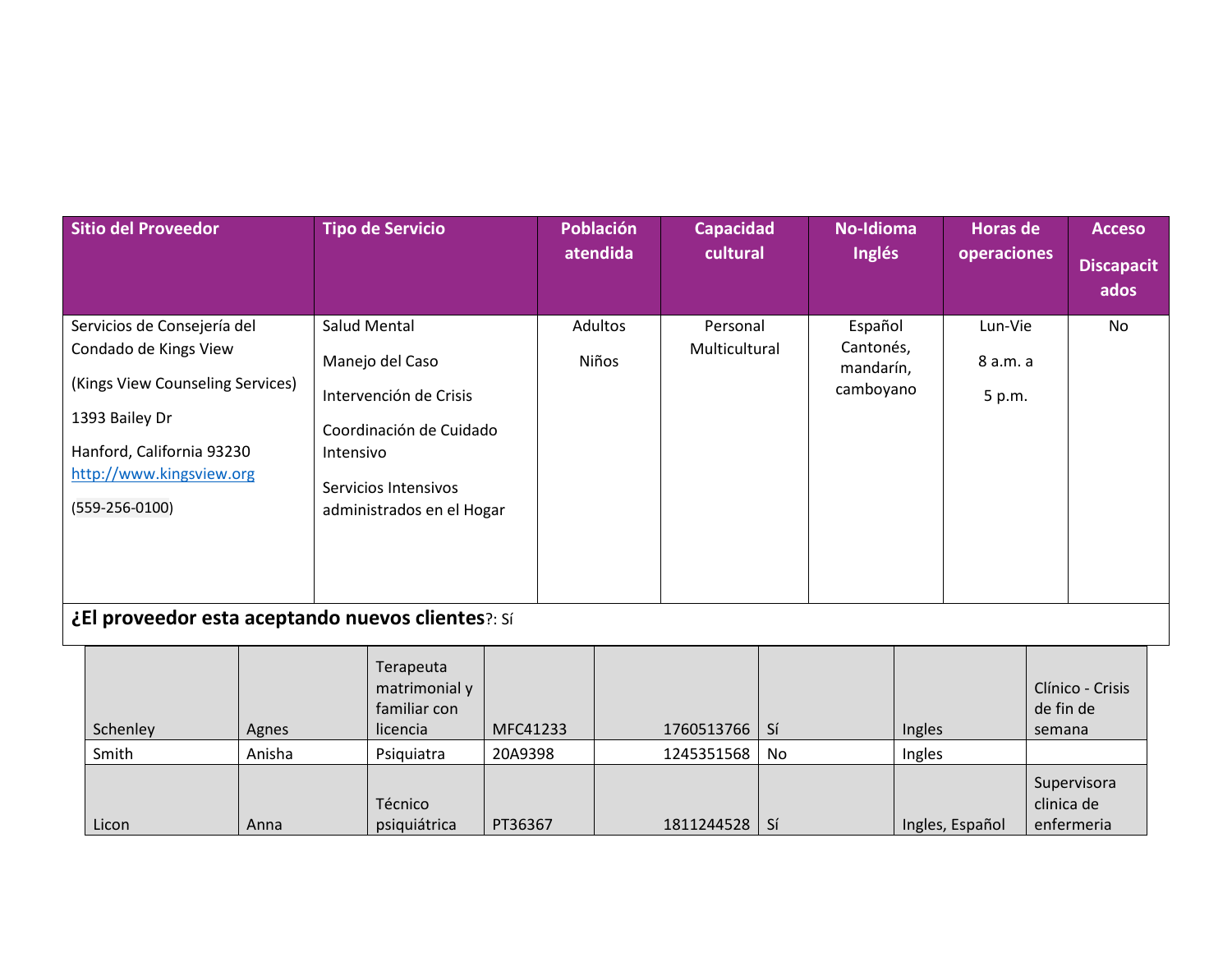|          |           | Terapeuta<br>Matrimonial<br>Familiar                   |                       |            |    |        |                                                    |
|----------|-----------|--------------------------------------------------------|-----------------------|------------|----|--------|----------------------------------------------------|
| Ramstad  | Ashley    | Asociado                                               | 116805                | 1982178984 | Sí | Ingles | Clínica-niños                                      |
| Areias   | Cassondra | Terapeuta<br>matrimonial y<br>familiar con<br>licencia | MFC106721             | 1841683729 | Sí | Ingles | Líder del<br>equipo de<br>recuperación -<br>Adulta |
| Quintero | Cipriano  | Trabajadora<br>social clínica<br>asociado              | 106133                | 1285158659 | Sí | Ingles | Clínico -<br>Acceso y Crisis                       |
| Ledger   | Constance | Trabajador<br>social clínico<br>con licencia           | LCS76698              | 1619399904 | Sí | Ingles | Clínico - Crisis<br>fuera de<br>horario            |
| Kimble   | Daniel    | Terapeuta<br>matrimonial y<br>familiar con<br>licencia | <b>LMFT</b><br>129844 | 1265849384 | Sí | Ingles | Clínico -<br>Acceso y Crisis                       |
| Ecker    | Danielle  | Terapeuta<br>matrimonial y<br>familiar con<br>licencia | 103565                | 1184918088 | Sí | Ingles | Especialista en<br>aseguramiento<br>de la calidad  |
| Rolfsema | David     | Trabajador<br>social clínico<br>con licencia           | LCS16614              | 1013136175 | Sí | Ingles | Clínico -<br>Acceso y Crisis                       |
| Parham   | Deborah   | Terapeuta<br>matrimonial y<br>familiar con<br>licencia | MFC88018              | 1538317508 | Sí | Ingles | Líder del<br>equipo FSP -<br>Adulta                |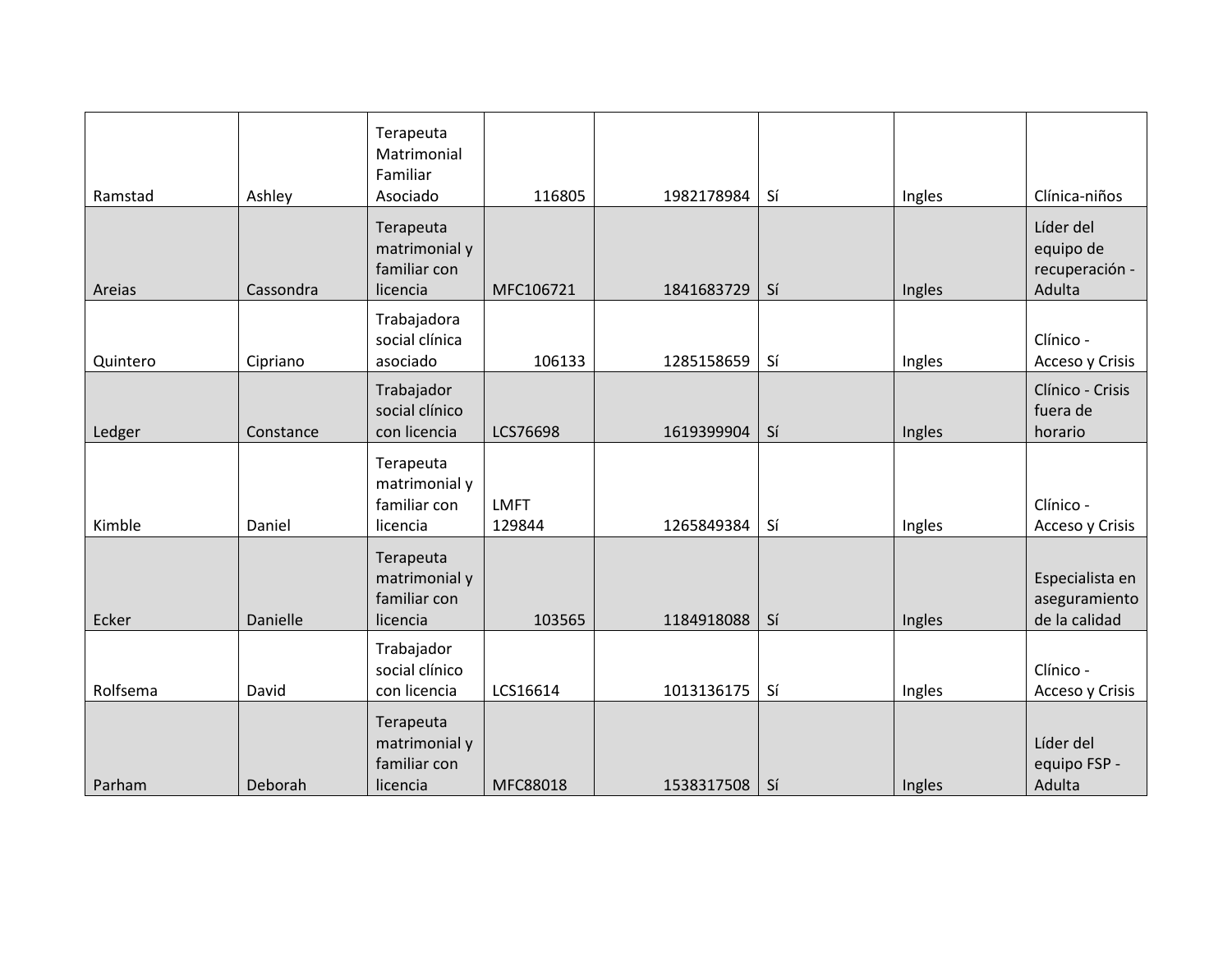| Acosta-Perez | Delia  | Trabajadora<br>social clínica<br>asociada              | 85740     | 1033622469 | Sí | Ingles, Español | Clínico -<br>Acceso y Crisis                           |
|--------------|--------|--------------------------------------------------------|-----------|------------|----|-----------------|--------------------------------------------------------|
| Palma        | Doxie  | Enfermera<br>practicante                               | 95010769  | 1265998850 | Sí | Ingles          |                                                        |
| Cano         | Isabel | Licensed<br>Técnico<br>psiquiátrica                    | 35453     | 158011983  | Sí | Ingles, Español | Gerente de<br>Programa -<br>Servicios de<br>Enfermería |
| Munguia      | Isabel | Terapeuta<br>Matrimonial<br>Familiar<br>Asociado       | IMF125602 | 1972047439 | Sí | Ingles          | Clínico -<br>Adulto                                    |
| Miller       | Janice | Terapeuta<br>Matrimonial<br>Familiar<br>Asociado       | 100536    | 1699299891 | Sí | Ingles          | Clínico -<br>Adultos y<br>Niños                        |
| Eberle       | Joanne | Terapeuta<br>matrimonial y<br>familiar con<br>licencia | 42476     | 1992877971 | Sí | Ingles          | Clínico -<br>Acceso y Crisis                           |
| Sandoval     | Karina | Terapeuta<br>Matrimonial<br>Familiar<br>Asociado       | 110244    | 1497282941 | Sí | Ingles, Español | Clínico -<br>Adulto                                    |
| Rogers       | Lisa   | Terapeuta<br>matrimonial y<br>familiar con<br>licencia | MFC 99767 | 1467794206 | Sí | Ingles          | Directora<br>regional                                  |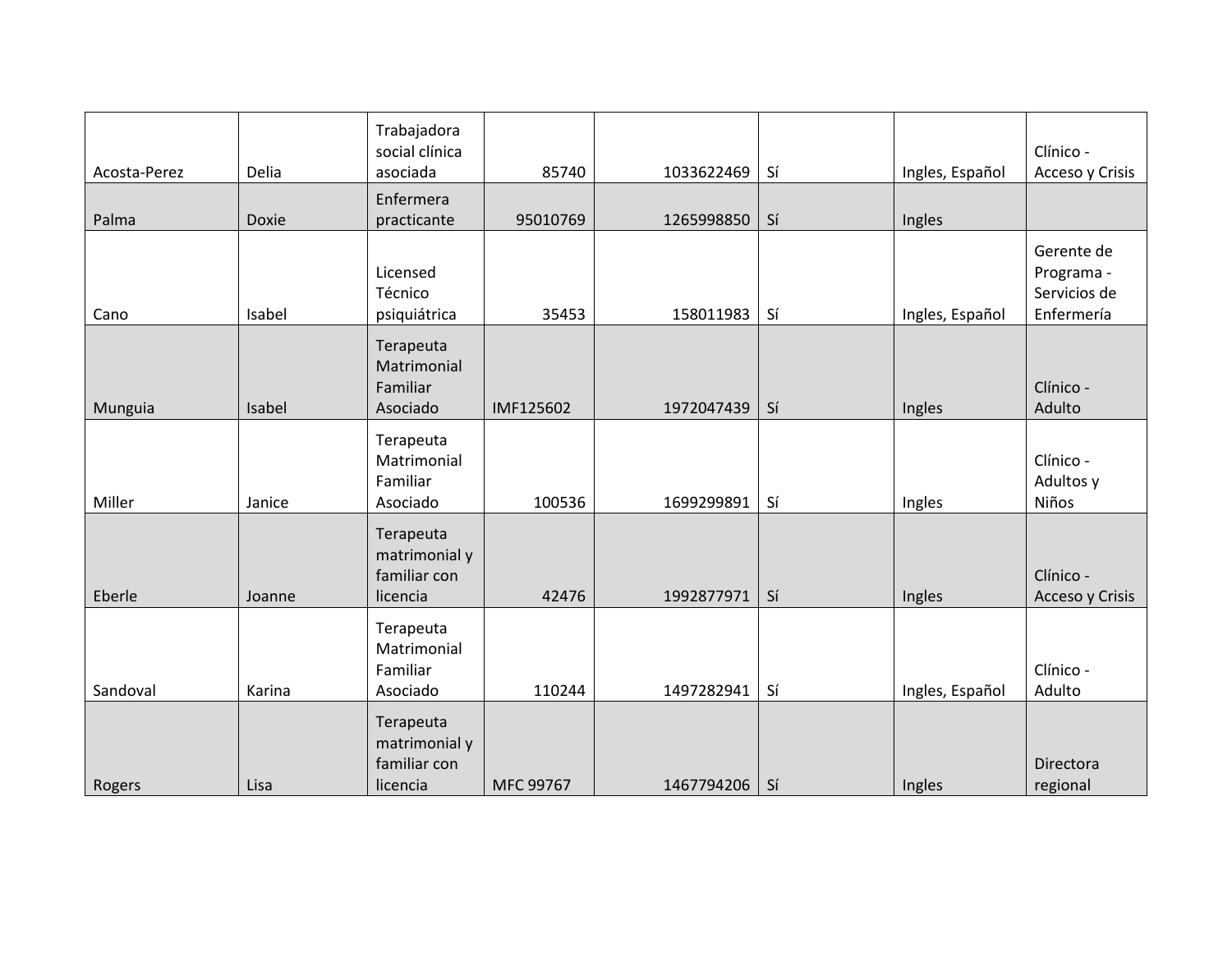| Zepeda    | Lisa           | Terapeuta<br>matrimonial y<br>familiar con<br>licencia | MFC 92541 | 1104121854 | Sí | Ingles          | Gerente de<br>Programa -<br>Adulto |
|-----------|----------------|--------------------------------------------------------|-----------|------------|----|-----------------|------------------------------------|
| Hanna     | Malia          | Trabajadora<br>social clínica<br>asociada              | 87545     | 1184115610 | Sí | Ingles          | Clínico -<br>Adulto                |
| Cardenas  | Maria Veronica | Terapeuta<br>Matrimonial<br>Familiar<br>Asociado       | 130355    | 1922337658 | Sí | Ingles          | Clínico -<br>Adulto                |
| Rodriguez | Marie Janelle  | Técnico<br>psiquiátrica                                | 37637     | 161959.498 | Sí | Ingles          | Servicios de<br>Enfermería         |
| Truta     | Mircea         | Psiquiatra                                             | A75064    | 1033230537 | No | Ingles          |                                    |
| Majia     | Natalie        | Terapeuta<br>Matrimonial<br>Familiar<br>Asociado       | IMF125890 | 1326506965 | Sí | Ingles          | Clínico - Niños<br>y Adultos       |
| Lynn      | Nora           | Terapeuta<br>matrimonial y<br>familiar con<br>licencia | MFC49807  | 1265616320 | Sí | Ingles          | Subdirector<br>Regional            |
| Romero    | Obed           | Terapeuta<br>Matrimonial<br>Familiar<br>Asociado       | 112824    | 1548823099 | Sí | Ingles, Español | Clínico -<br>Adulto                |
| Reynolds  | Rebecca        | Terapeuta<br>matrimonial y<br>familiar con<br>licencia | MFC105561 | 1225490733 | Sí | Ingles          | Gerente de<br>Programas-<br>Niños  |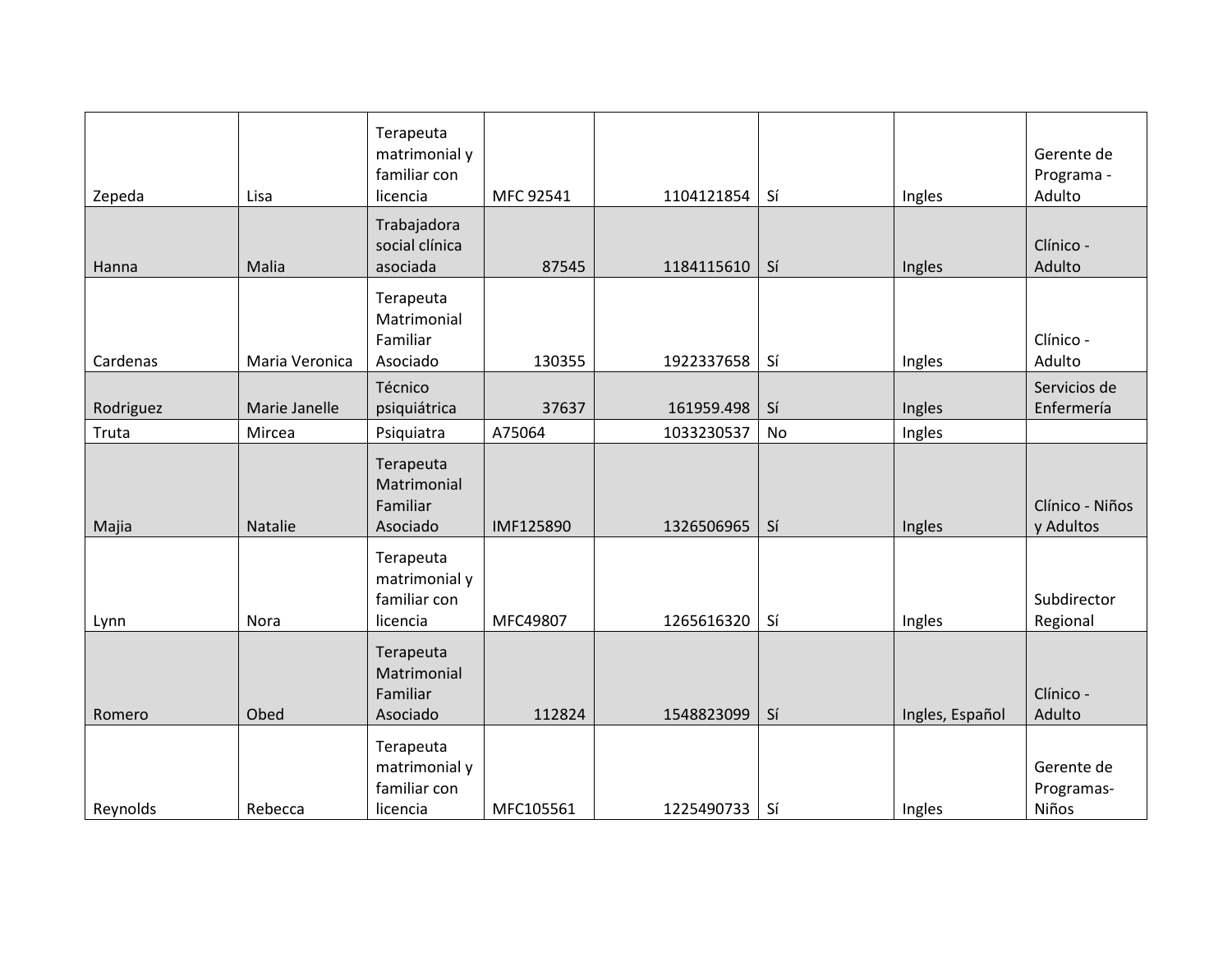|          |              | Terapeuta<br>matrimonial y<br>familiar con             |           |            |    |                 | Clínico -                                                |
|----------|--------------|--------------------------------------------------------|-----------|------------|----|-----------------|----------------------------------------------------------|
| Gonzalez | Sandra       | licencia                                               | 104755    | 1962829879 | Sí | Ingles, Español | Adulto                                                   |
| Garibay  | Shavonne     | Trabajador<br>social clínico<br>con licencia           | MFC 51000 | 1588701353 | Sí | Ingles          | Supervisora<br>clinica                                   |
| Hall     | Stefani      | Técnico<br>psiquiátrica                                | LPT 34655 | 1548751753 | Sí | Ingles          | Servicios de<br>Enfermería-<br>Administrador<br>de Casos |
| Taylor   | Thomas       | Trabajador<br>social clínico<br>con licencia           | LCS17355  | 1891910527 | Sí | Ingles          | Clínico -<br>Adulto                                      |
| Carrico  | <b>Tracy</b> | Terapeuta<br>matrimonial y<br>familiar con<br>licencia | MFC42980  | 1760608889 | Sí | Ingles          | Clínico - Crisis<br>fuera de<br>horario                  |
| Huerta   | Tyna         | Terapeuta<br>Matrimonial<br>Familiar<br>Asociado       | 124408    | 1629442801 | Sí | Ingles          | Clínico -<br>Acceso y Crisis                             |
| Ahmed    | Zaheer       | Psiquiatra                                             | C127721   | 1134330368 | No | Ingles          |                                                          |

| Sitio del Proveedor | l Tipo de Servicio <sup>I</sup> | Población | <b>Capacidad</b> | No habla el   | <b>Horas de</b>    | Acceso para    |
|---------------------|---------------------------------|-----------|------------------|---------------|--------------------|----------------|
|                     |                                 | atendida  | cultural         | Idioma Inglés | <b>Operaciones</b> | Discapacitados |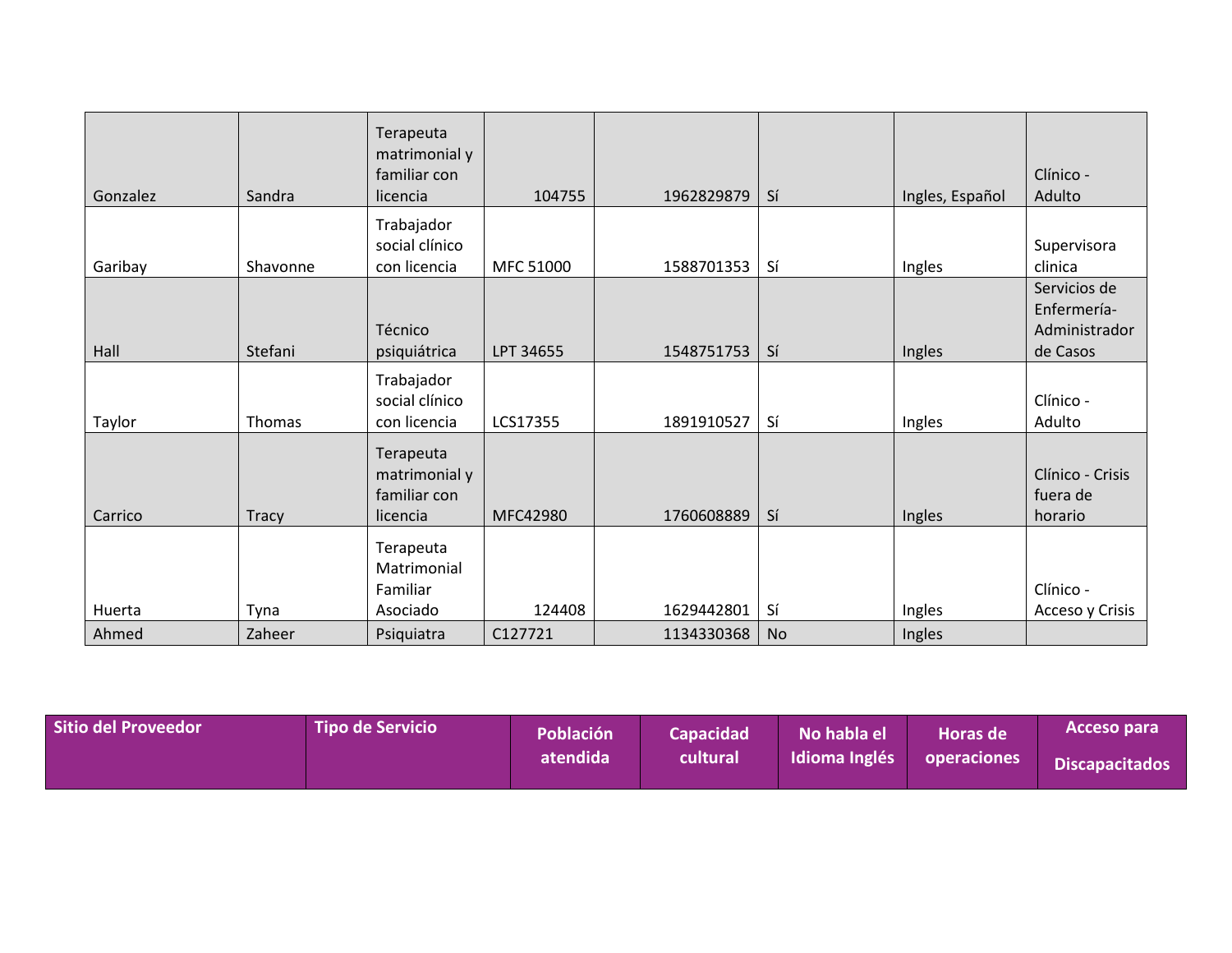| Ley del Condado de Kings                            | Salud Mental           | Adultos | Personal      | Español | Lun-Vie  | Sí |  |  |  |
|-----------------------------------------------------|------------------------|---------|---------------|---------|----------|----|--|--|--|
| (Kings County ACT)                                  | Manejo del Caso        |         | Multicultural |         | 8 a.m. a |    |  |  |  |
| 530 Kings County Dr. Ste. 102                       | Intervención de Crisis |         |               |         | 5 p.m.   |    |  |  |  |
| Hanford, California 93230<br>https://www.mhsinc.org | Apoyo con Medicamento  |         |               |         | Sab-Dom  |    |  |  |  |
| $(559-415-6737)$                                    | Cuidado Intensivo      |         |               |         | 8-4:30   |    |  |  |  |
|                                                     | Coordinación           |         |               |         |          |    |  |  |  |
|                                                     | Servicios Intensivos   |         |               |         |          |    |  |  |  |
|                                                     | prestados en el Hogar  |         |               |         |          |    |  |  |  |
| El proveedor está aceptando nuevos clientes: Sí     |                        |         |               |         |          |    |  |  |  |

| Provider      | Licensure                                         | License Number    | <b>National Provider</b><br><b>Identification</b><br><b>Number</b> | <b>Completed</b><br><b>Cultural</b><br>Competency | Language<br><b>Capacity</b> | <b>Specialty</b> |
|---------------|---------------------------------------------------|-------------------|--------------------------------------------------------------------|---------------------------------------------------|-----------------------------|------------------|
| Fazil, Rohina | Trabajadora social<br>clinica licenciada          | <b>LCSW 29287</b> | 1881733053                                                         | Sí                                                | Inglés                      |                  |
| Muro, Gina    | Terapeuta<br>Matrimonial y<br>Familiar Licenciado | LMFT 106205       | 1194113167                                                         | Sí                                                | Inglés                      |                  |
|               |                                                   |                   |                                                                    |                                                   |                             |                  |

| <b>Provider Site</b>                    | <b>Service Type</b>              | <b>Populations</b><br><b>Served</b> | <b>Cultural</b><br><b>Capacity</b> | Non-English<br>Language(s) | <b>Hours of</b><br><b>Operations</b> | <b>Disability</b><br><b>Access</b> |
|-----------------------------------------|----------------------------------|-------------------------------------|------------------------------------|----------------------------|--------------------------------------|------------------------------------|
| K.I.N.D. Center<br>1002 N. Douty Street | Salud Mental<br>Gestión de Casos | Niños                               | Personal<br>Multicultural          | Español                    | Mon-Fri 8 a.m.<br>to 5 p.m.          |                                    |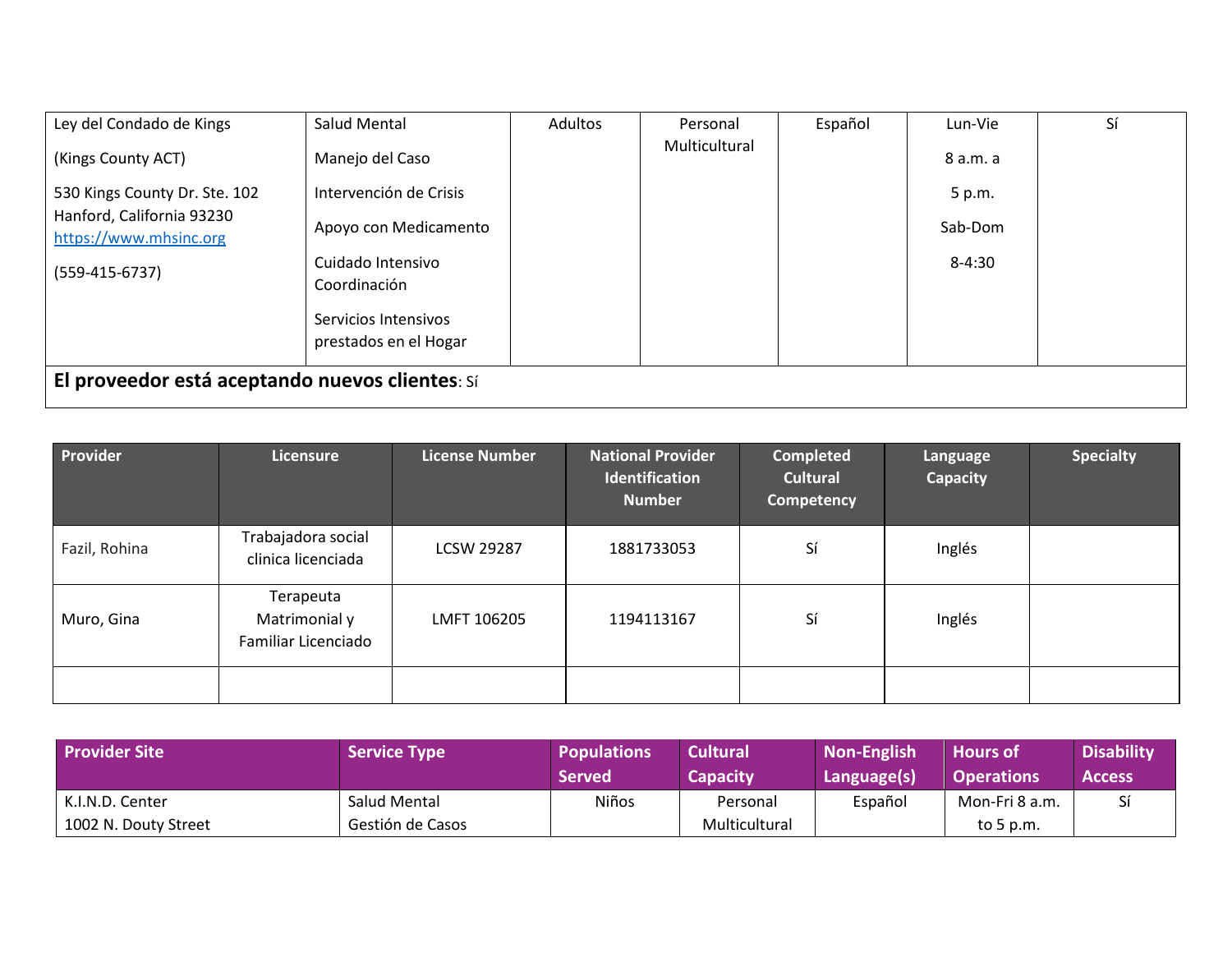| Hanford, CA 93230                      | Intervencion de Crisis     |  |  |  |  |  |  |
|----------------------------------------|----------------------------|--|--|--|--|--|--|
| https://www.mhsinc.org                 | Apoyo de Medicamentos      |  |  |  |  |  |  |
| $(559-235-9239)$                       | Cuidados Intensivos        |  |  |  |  |  |  |
|                                        | Coordinación               |  |  |  |  |  |  |
|                                        | Servicios Intensivos en el |  |  |  |  |  |  |
|                                        | Hogar                      |  |  |  |  |  |  |
| Is provider accepting new clients: Yes |                            |  |  |  |  |  |  |

| Provider                | Licensure                                           | <b>License Number</b> | <b>National Provider</b><br><b>Identification</b><br><b>Number</b> | <b>Completed</b><br><b>Cultural</b><br><b>Competency</b> | Language<br><b>Capacity</b> | <b>Specialty</b> |
|-------------------------|-----------------------------------------------------|-----------------------|--------------------------------------------------------------------|----------------------------------------------------------|-----------------------------|------------------|
| Allen, Darrell          | Consejero Clínico<br>Profesional Asociado           | <b>APCC 9095</b>      | 1306214804                                                         | Sí                                                       | Inglés                      |                  |
| Alves, Evan             | Trabajador Social<br>Clínico Asociado               | ASW 104812            | 1629720560                                                         | Sí                                                       | Inglés, Español             |                  |
| Austin-Townsend, Alicia | Terapeuta<br>Matrimonial y<br>Familiar con Licencia | LMFT 114307           | 1932515145                                                         | Sí                                                       | Inglés                      |                  |
| Casillas, Tracey        | Terapeuta asociada<br>de Matrimonio y<br>Familia    | AMFT 111756           | 1992137400                                                         | Sí                                                       | Inglés, Español             |                  |
| Fazil, Rohina           | <b>Trabajador Social</b><br>Clínico con Licencia    | <b>LCSW 29287</b>     | 1881733053                                                         | Sí                                                       | Inglés                      |                  |
| Grewal, Navjot          | Trabajador Social<br>Clínico con Licencia           | <b>LCSW 68545</b>     | 1922132042                                                         | Sí                                                       | Inglés                      |                  |